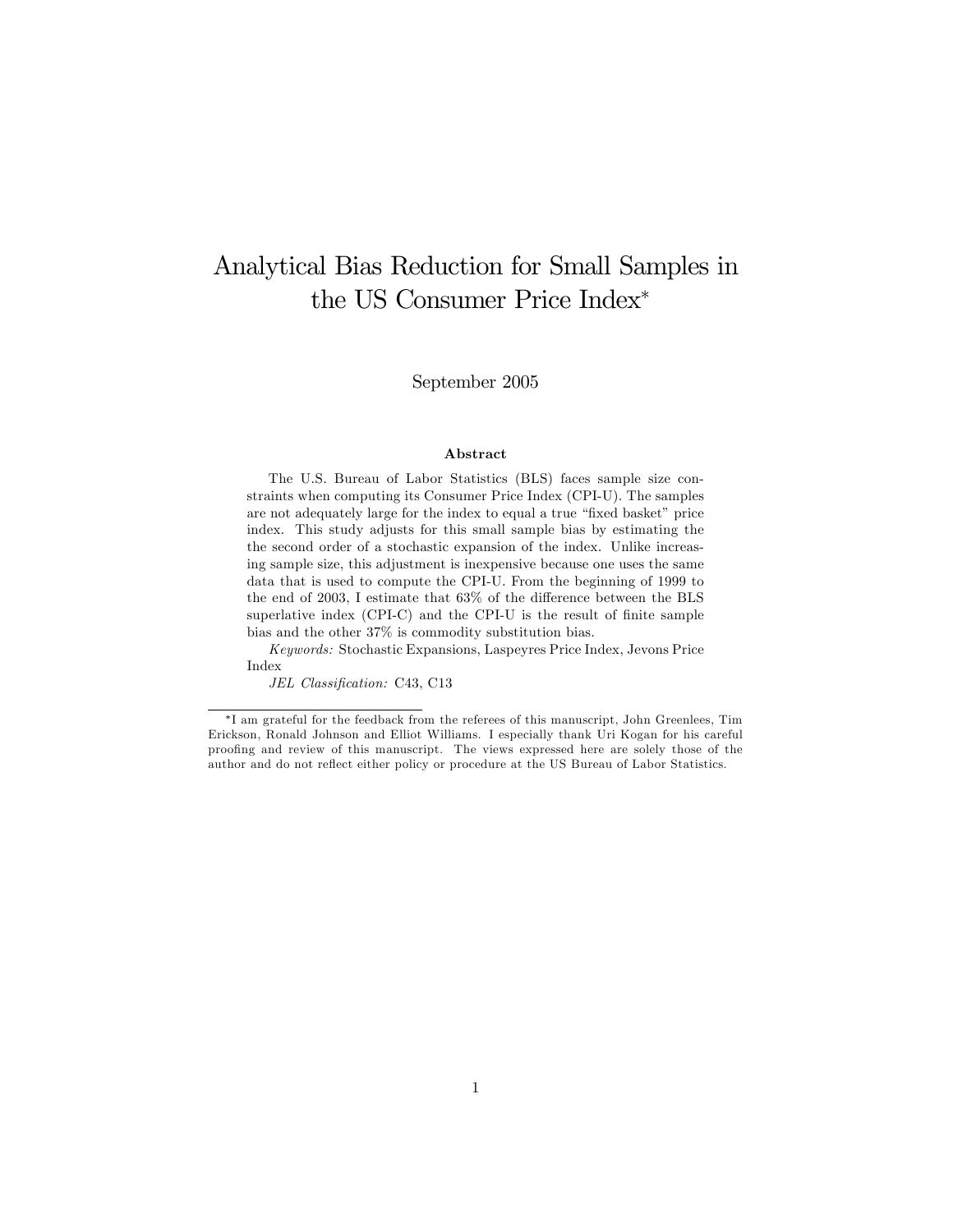# 1 Introduction

Measuring inflation properly is an essential ingredient in refereeing US economic policy debates, in setting of optimal contracts, in guiding monetary policy, and in determining the financing needs of all levels of government. Therefore, accurate inflation measure is an important issue. Although, the U.S. Consumer Price Index (CPI-U) is perhaps the most widely used national inflation measure, it has many shortcomings as an inflation measure. This study looks at one source of bias in the CPI-U. To compute the CPI-U the Bureau of Labor Statistics (BLS) takes many separate and small samples throughout the nation's urban centers, and it is these small samples that induce an upward bias in the CPI-U.

The CPI-U is a two stage index. In the second stage, the "All-Items" CPI-U is computed as a weighted average of 8,018 sub indexes called price relatives or relatives. A relative is a price index for a group of commodities or services (called items) within a metropolitan area (called area).<sup>1</sup> The relatives are computed in the first stage. Examples of these item-areas are apples in Boston, rental housing in Seattle, etc. BLS is limited in the number of prices that it can collect for each item-area, and while it attempts to allocate the sample size among these item-areas optimally, the samples sizes that are used to compute a relative can remain as small as one. The relative is a non-linear moment of the collected prices, and while the relative itself asymptotically converges to its true value, BLS samples are not adequately large to achieve this consistency. Therefore, the CPI-U is a weighted average of relatives that suffer from finite sample bias.

<sup>&</sup>lt;sup>1</sup> Typically there are 38 geographic areas called "primary sampling units" (PSUs) and 211 items that generate 38x211=8,018 cells.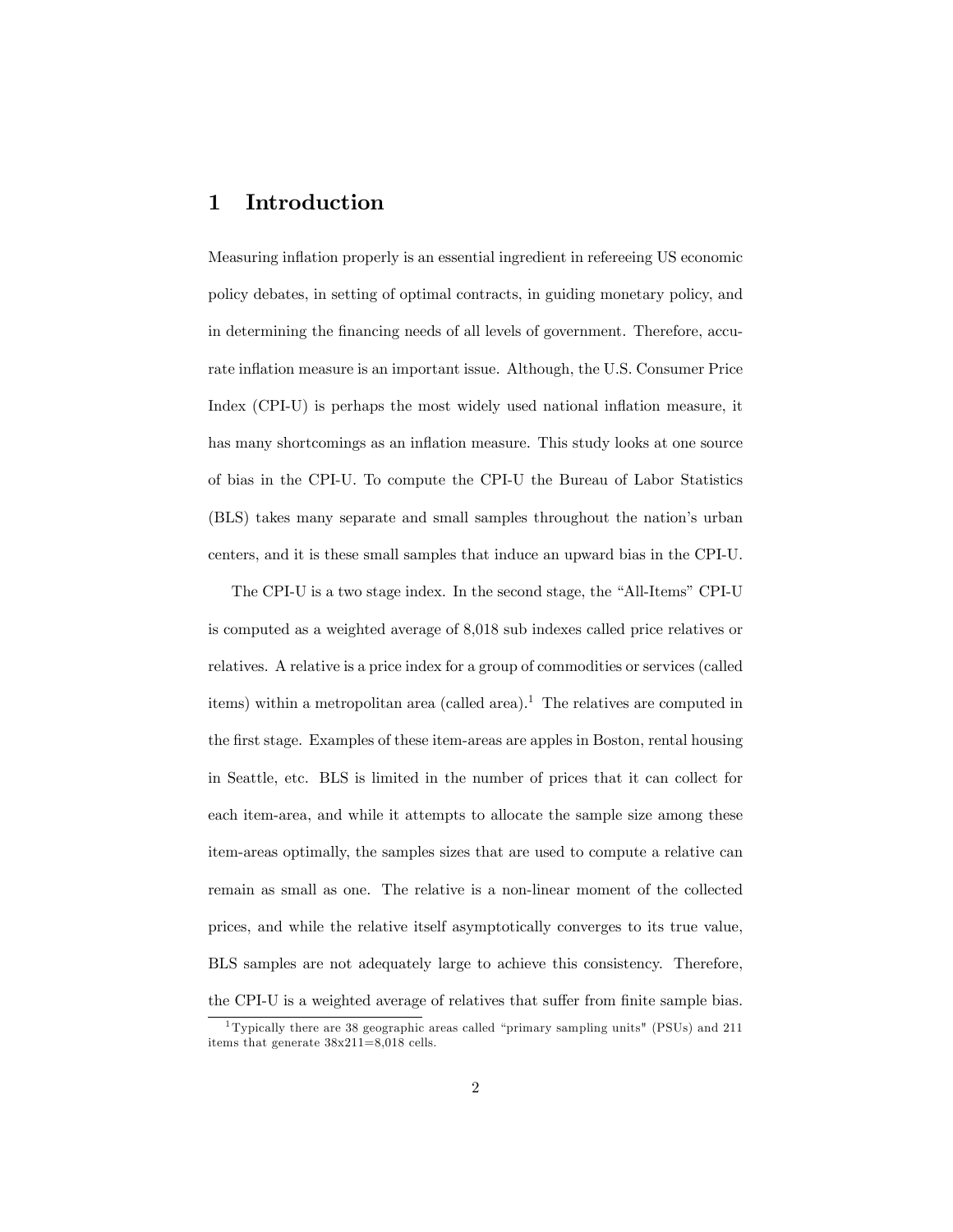This study proposes a low cost method to improve the accuracy of the CPI-U by adjusting its relatives so that finite sample bias is reduced. This bias adjustment method uses the same data that is used to compute the CPI-U. It improves the accuracy of the relative by using the additional information about the second moments of the sample and the curvature of the function that computes the relative.

While this method improves the accuracy of the CPI, it is not as good a solution as the more costly alternative of increasing the item-area's sample size to the point where the relatives reach their asymptotic properties. The reason is that increasing sample size will not only reduce bias, but will eliminate the variance effects of sampling error. This low cost bias adjustment method in this study does not purge the effects that sampling error has on the variance in the same way that increasing the sample size does.

Finite sample bias in the relative has been widely reviewed. Before 1998, all CPI-U relatives were Laspeyres type indexes that were ratios of averages. Early studies used methods described by Cochran's textbook (1963) where he reviews the Önite sample bias from ratio estimation. Examples of studies that use these methods to derive finite sample bias for price indexes are Kish, Namboordi, and Pillai (1962), McClelland and Reinsdorf (1997), and Greenlees (1998). After 1998, most of the CPI-U relatives changed from a Laspeyres form to a geometric mean or Jevons form. Unlike the Laspeyres type relatives, the finite sample bias of the geomean relative is systematically positive because of Jensenís Inequality. This study commenced after the BLS switch to the geomean relative, unlike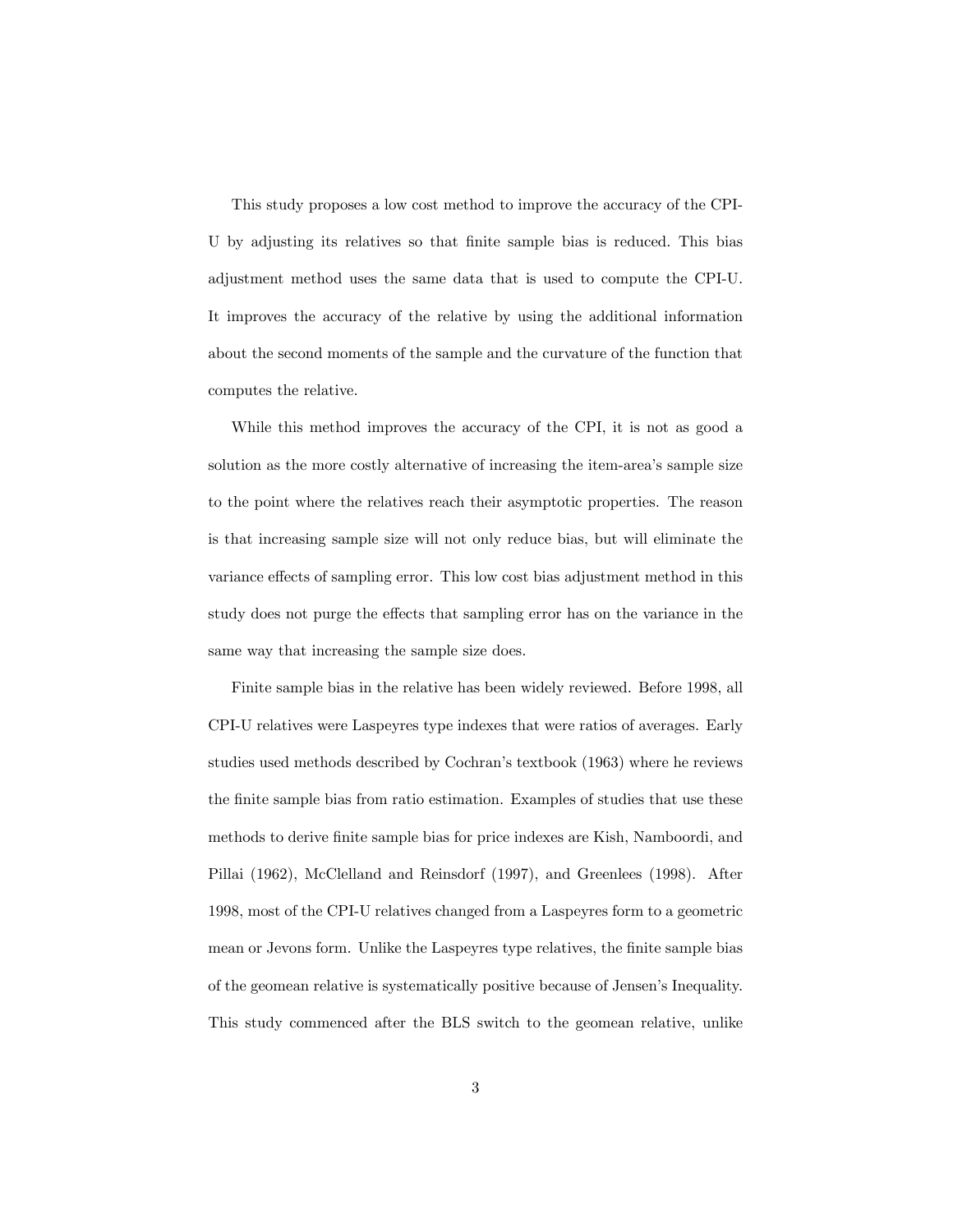the earlier ones mentioned here. Since finite sample bias was no longer solely a problem of ratio estimation, this study uses the analytical bias reduction method outlined in Hahn and Newey (2004) and Rilstone et. al (1996). This method takes a stochastic second order expansion of the relative, and uses the second order term to approximate the bias.<sup>2</sup>

Because of the chaining of the index, finite sample bias in one month has a unit root and will compound with the finite sample bias in another month. When indexes are direct rather than chained, Önite sample bias does not compound and thus has a smaller impact. Thus chaining the index can make the finite sample problem exponentially worse over time.

This study attempts to analytically reduce finite sample bias by using the second order term in stochastic expansion of the relative around its true parameter value to adjust the price relative. The basic intuition behind analytical bias adjustment is that one is using a second moment of prices and the curvature of the index function as additional information in the estimation of a price index. Stochastic expansion theory is the starting point for bootstrap theory that adjusts for bias and that improves confidence interval estimation with Edgeworth Expansions (See Hall 1992.) This idea is often used in other econometric problems such as weak instrumental variables (see Hahn and Hausman (2002)) or correcting for bias in non linear panel data models. (See Hahn and Newey  $(2004)$ .) Analytical bias adjustment is not the only method of finite

 $2$ The idea of using asymptotic expansions to approximate finite sample bias originated with informal discussions that I had with John Greenlees. However, the derivation of the adjustments and the proofs of the propositions that establish the properties of my proposed adjustments are my own.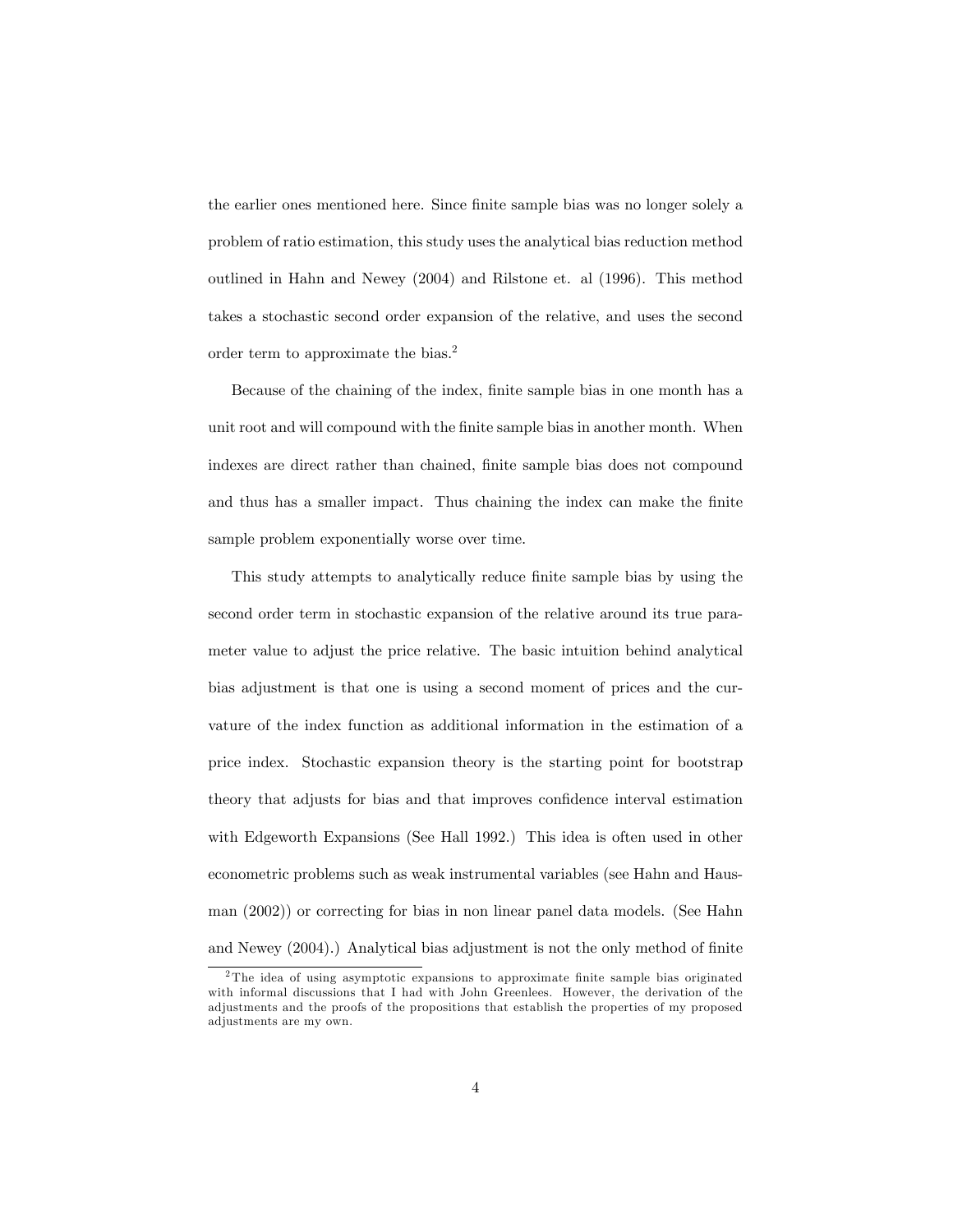sample bias correction. Bradley (2001) does a simulated bootstrap correction only for food and home fuel items. However, if one wishes to do a simulated bootstrap correction on the entire set of samples, 8,018 bootstraps would need to be done each month. Even in todayís environment of high speed chips, this is still computationally intractable.

BLS uses three different methods to compute relatives. The most widely used method is the geomean. In this study, I estimate that  $96\%$  of the finite sample bias adjustments in the CPI-U comes from the relatives computed by geomeans. The other methods used to compute relatives are the Laspeyres and the sixth root of a Laspeyres used for the rent and imputed rental equivalence. Although housing has the largest expenditure weight in the CPI-U, it contributes very little to the finite sample bias of the overall CPI, because the housing samples on an area basis are relatively large and there is surprisingly much less variance in rents than in the price of other goods and services. Food and apparel are the two groups that contribute the most to the finite sample bias of the CPI-U.<sup>3</sup>

There are several sources of bias in the CPI; finite sample bias is just one of them. Lebow and Rudd (2003) give the most up to date and comprehensive review of the various sources of bias or measurement error. It is important that finite sample bias in the CPI-U not be confused with commodity substitution bias. Much publicity has focused on the "Laspeyres type" form of the upper level CPI-U formula where the weights of the price relatives do not allow for commodity substitution across items when there is a change in the ratio of price

<sup>3</sup>Each month a randomly rotating set of outlets within an area place some of their food and apparel items on sale. This adds variance to the observed prices within the food and apparel items. These types of sales do not occur in housing rents.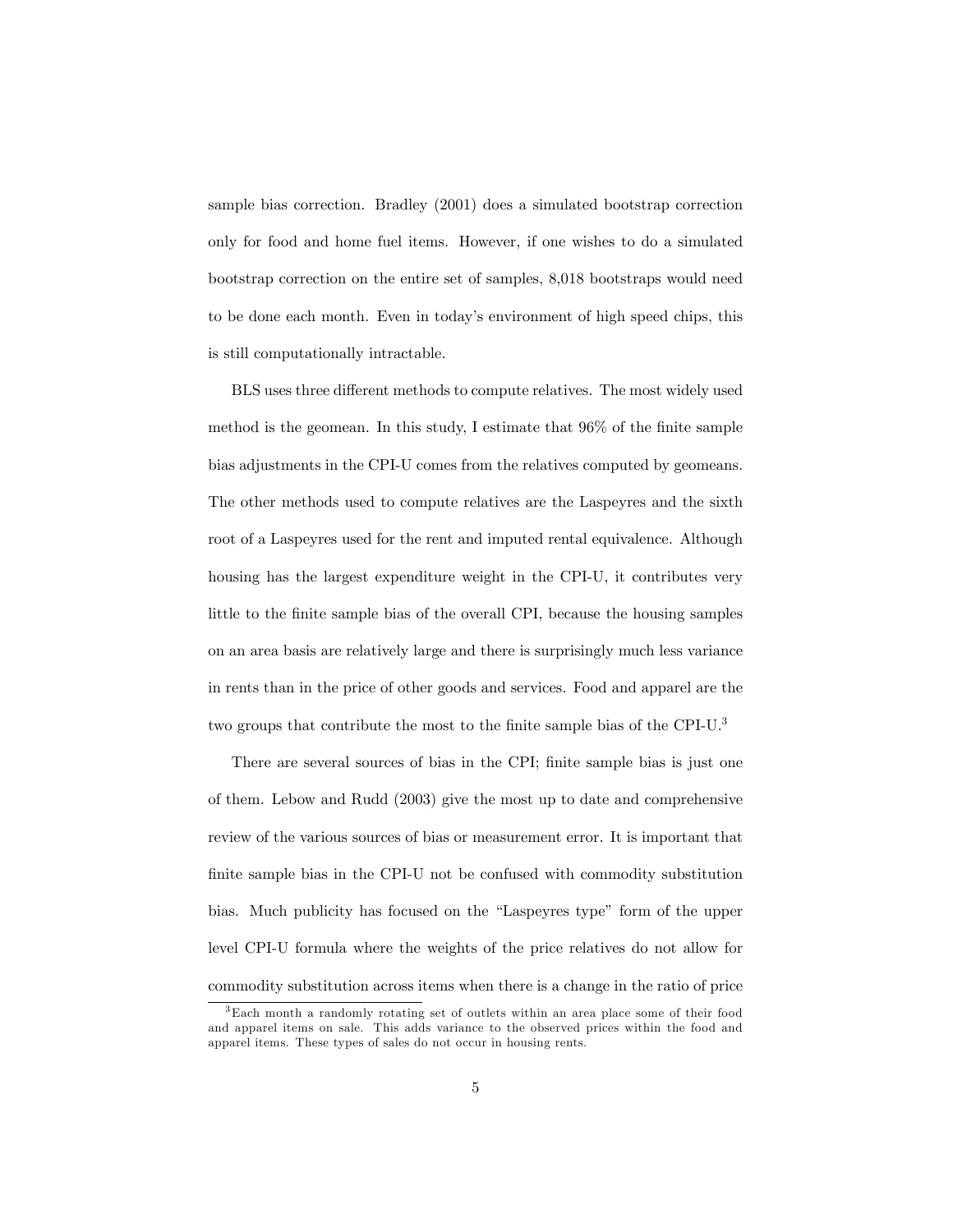relatives. Lebow and Rudd (2003) and Shapiro and Wilcox (1997) are examples of studies that measure commodity substitution bias by taking the difference between the CPI-U and a superlative price index.<sup>4</sup> Bradley (2001) and this study show that this is not the correct measure of commodity substitution bias, since finite sample bias makes the CPI-U a biased estimator for a Laspeyres or "fixed basket" price index. In Bradley  $(2001)$  and in this study, there is a proof showing that some superlative indexes, such as Törnqvist, do not suffer from finite sample bias in the same way as a Laspeyres index does. Therefore, while the total bias that is measured by taking the difference between the current CPI-U and a superlative price index has not changed, this study shows that one cannot attribute all of this difference to commodity substitution bias. Additionally, the part that comes from finite sample bias can be reduced without incurring the cost of producing a timely superlative index, or increasing sample size.

One should not expect significant substitution opportunities among all the 8,018 item-areas. For instance, suppose that the price of bananas in Philadelphia increases. Philadelphia residents will not substitute any item sold in another city for bananas in Philadelphia. At best there are a few other items within food in Philadelphia that they can substitute in response to the price increase in bananas. If consumers do not substitute for items outside their geographic reach, then this means that if the price of any one of the 211 items increases then at most they only have substitution opportunities with less than 3% of the

<sup>&</sup>lt;sup>4</sup>Lebow and Rudd (2003) do acknowledge that there is evidence of finite sample bias.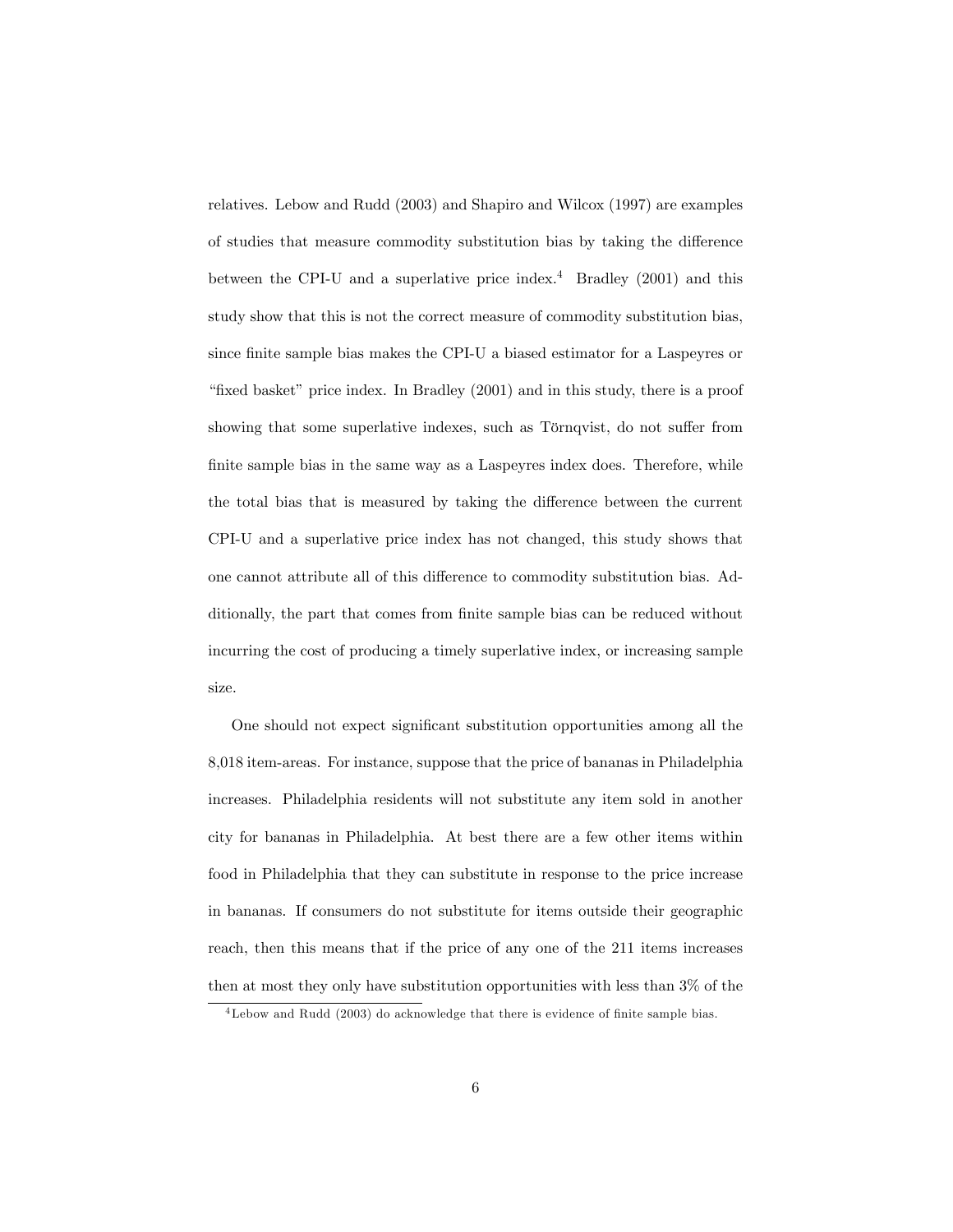remaining cells.<sup>5</sup> This study confirms the expectation that the true upper level form is "close to" a Laspeyres form. Most of the substitution activity perhaps should be taking place within the item-area cell. For example, if the price of a certain brand of cereal increases, consumers will usually substitute to another brand of cereal.

Because of finite sample bias, the CPI-U is greater than the true "fixed" basket" price index; however, my proposed adjustment method reduces this bias using the same data that is used to compute the index in the first place. Thus, it is less expensive and easier to use this method to improve the CPI-U than it is to replace it with a timely superlative index where expenditure data must be updated every month. $6$  The best way to mitigate finite sample bias and regular sampling error variance is to increase sample size. But, this is also costly. If budgets are constrained, then it seems that analytical bias reduction is the "second best" alternative.

Section 2 briefly describes the properties of the price relative. It uses traditional first order expansion to show consistency. Next it uses stochastic second order expansions to approximate the Önite sample bias. It is this approximation that adjusts the sample estimate of the relative. It then shows how these adjusted relatives can be used to generate a corrected upper level Laspeyres index. I show in this section the reason that one should not make the same adjustments to the relatives for either an upper level Törnqvist or geomean index.

 $^5$  Since they can only substitute within the geographic area, this means that only  $1/38{\approx}3\%$ of the 8,018 cells are available.

 ${}^{6}$ In fact this is the reason that the final version of BLS superlative CPI-C is not a timely index. It would be prohibitively expensive to have a "real-time" expenditure update along with the current monthly collection of prices.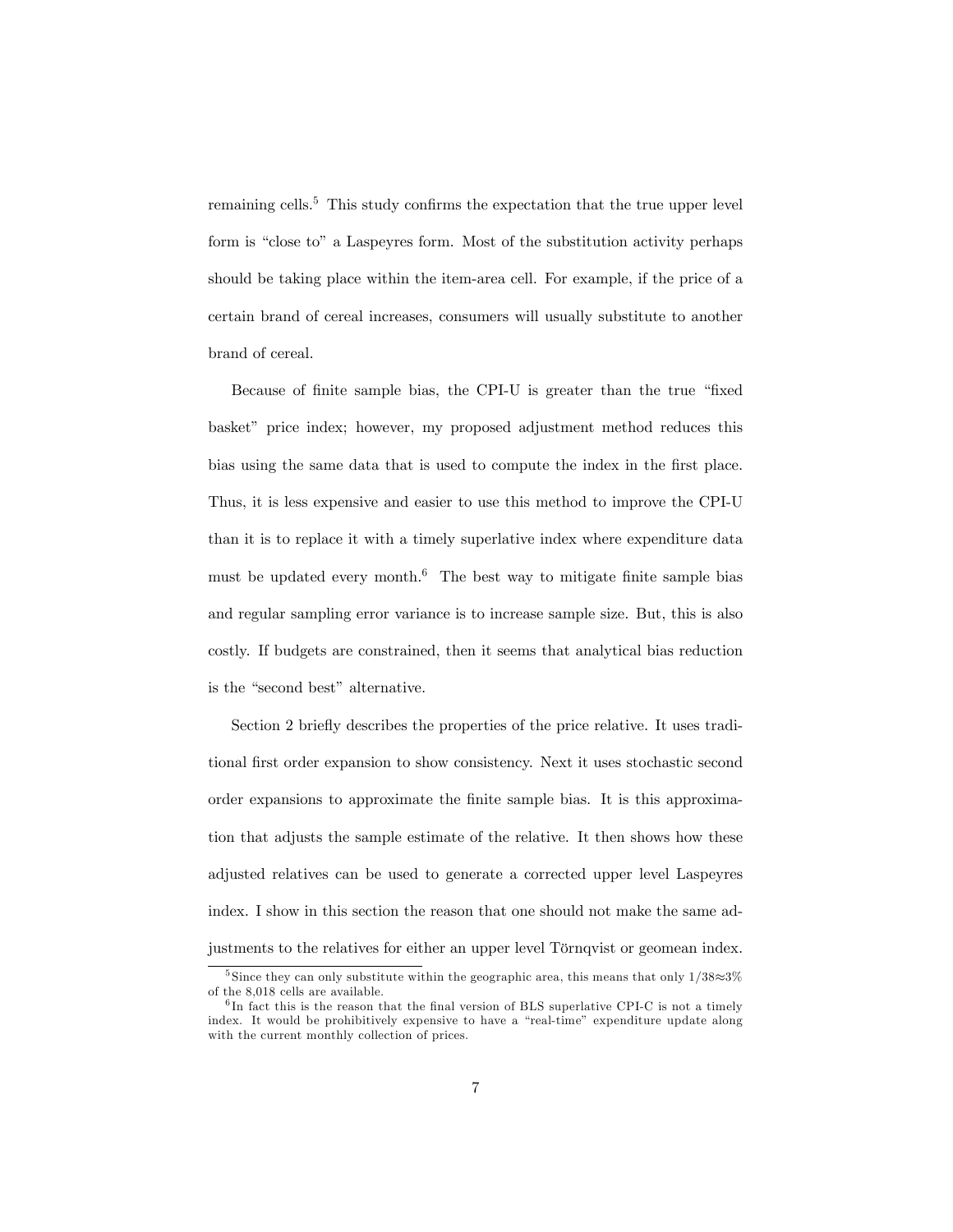Finally, this section shows how to additively decompose both the CPI-U and the bias-adjusted CPI-U into the major commodity groups (i.e., food, medical care, housing, etc.). Section 3 describes a Monte Carlo simulation that verifies the properties established in Section 2. Section 4 gives a re-estimate of the CPI-U when the second order term is used to analytically correct for finite sample bias. Section 5 concludes.

# 2 Construction and Adjustment of the Price Relative

### 2.1 Basic Construction of the Relative and its Asymptotic Values

The formula used to construct the price relative in the CPI-U depends on the item. If it is believed that there are substitution opportunities within an item - such as breakfast cereal, or children's apparel - a geometric mean index is computed. For other items, such as hospitals or home heating oil, where there seem to be very few substitution opportunities, a "Laspeyres type" index is used. The month to month price index for housing rent and the "rental equivalence" for homeowners is the sixth root of a Laspeyres index, where the denominator contains rents from the previous six months.

Let item-areas be indexed by  $i$ , the sample observations within an item-area be indexed by j, and the month-year by t. Denote the  $j<sup>th</sup>$  collected price in item-area i and period t as  $p_{ijt}$ . For a sample of  $n_i$ , the geometric mean price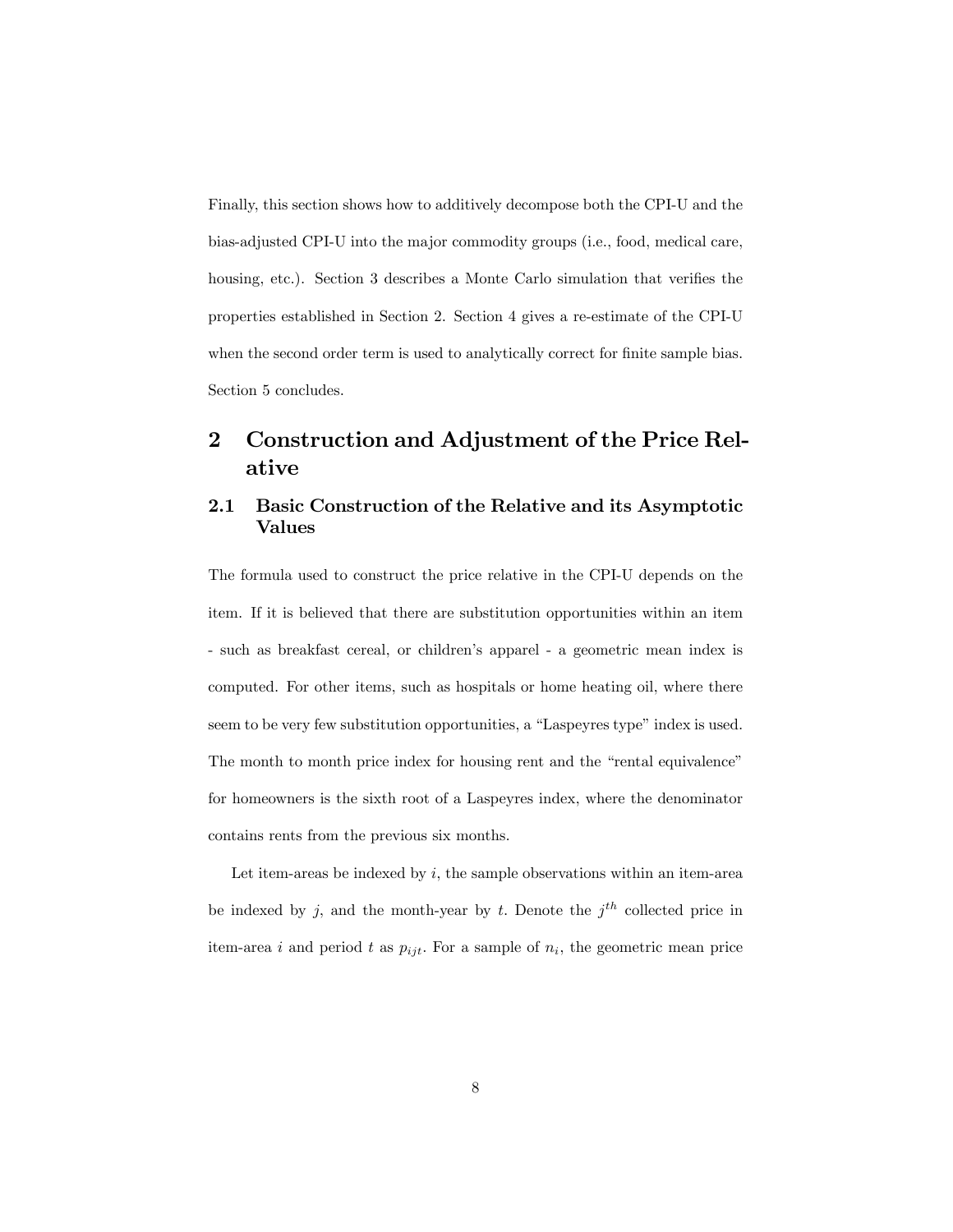relative for item-area  $i$  is<sup>7</sup>

$$
\widehat{R}_{Git} = \exp\{\sum_{j=1}^{n_i} \ln(p_{ijt}/p_{ijt-1})/n_i\}
$$
\n(1)

where  $n_i$  is the number of price quotes.  $R_{Git}$  is intended to be an estimate of the entire item-area index,  $\text{plim}_{n_i \to N_i} R_{Git}$ , where  $N_i$  is the total number of goods or services within the  $i^{th}$  item-area, then denote

$$
\mu_{Git} = \plim_{n_i \to N_i} \sum_{j=1}^{n_i} \ln(p_{ijt}/p_{ijt-1})/n_i = E[\sum_{j=1}^{n_i} \ln(p_{ijt}/p_{ijt-1})/n_i].
$$
 (2)

The finite sample bias of the geometric mean is

$$
B_{Git} = E(\hat{R}_{Git}) - \exp(\mu_{Git}).
$$
\n(3)

Since  $\sum_{j=1}^{n_i} \ln(p_{ijt}/p_{ijt-1})/n_i$  is a linear average, its expectation equals  $\mu_{Git}$ . But from Jensen's Inequality, the finite sample bias will be positive if this sample average has non-zero variance.

<sup>&</sup>lt;sup>7</sup>Typically, a geomean price index has the form  $\exp(\sum_{j=1}^{n_i} w_{ij} \ln(p_{ijt}/p_{ijt-1}))$  where  $w_{ij}$ is the expenditure share of the  $j<sup>th</sup>$  item in item-area i. For the CPI-U, the prices of the goods or services that are collected within an item-area are sampled with a probability of selection equal to that good or serivice's share of the total item-area's expenditure from a previous period. Even though a simple average is computed from this sample , on an expected value basis, this is an expenditure share weighted geomeans. To see this, let  $N_i$  be the population total. Then drawing  $n_i$  items will induce the following identity:  $\sum_{j=1}^{n_i} \ln(p_{ijt}/p_{ijt-1})/n_i =$  $\sum_{j=1}^{N_i} I_{n_i}(j) \ln(p_{ijt}/p_{ijt-1})/n_i$ , where  $I_{n_i}(j)$  equals the number of draws of j in a sample of  $n_i$  items. But with the probability of selection equal to the expenditure share, it follows that  $E(I_{n_i}(j))/n_i = w_{ij}$ , and since the expenditure share is independent of the price, this implies that  $E\left\{\sum_{j=1}^{n_i} \ln(p_{ijt}/p_{ijt-1})/n_i\right\} = \sum_{j=1}^{N_i} w_{ij} \ln(p_{ijt}/p_{ijt-1}).$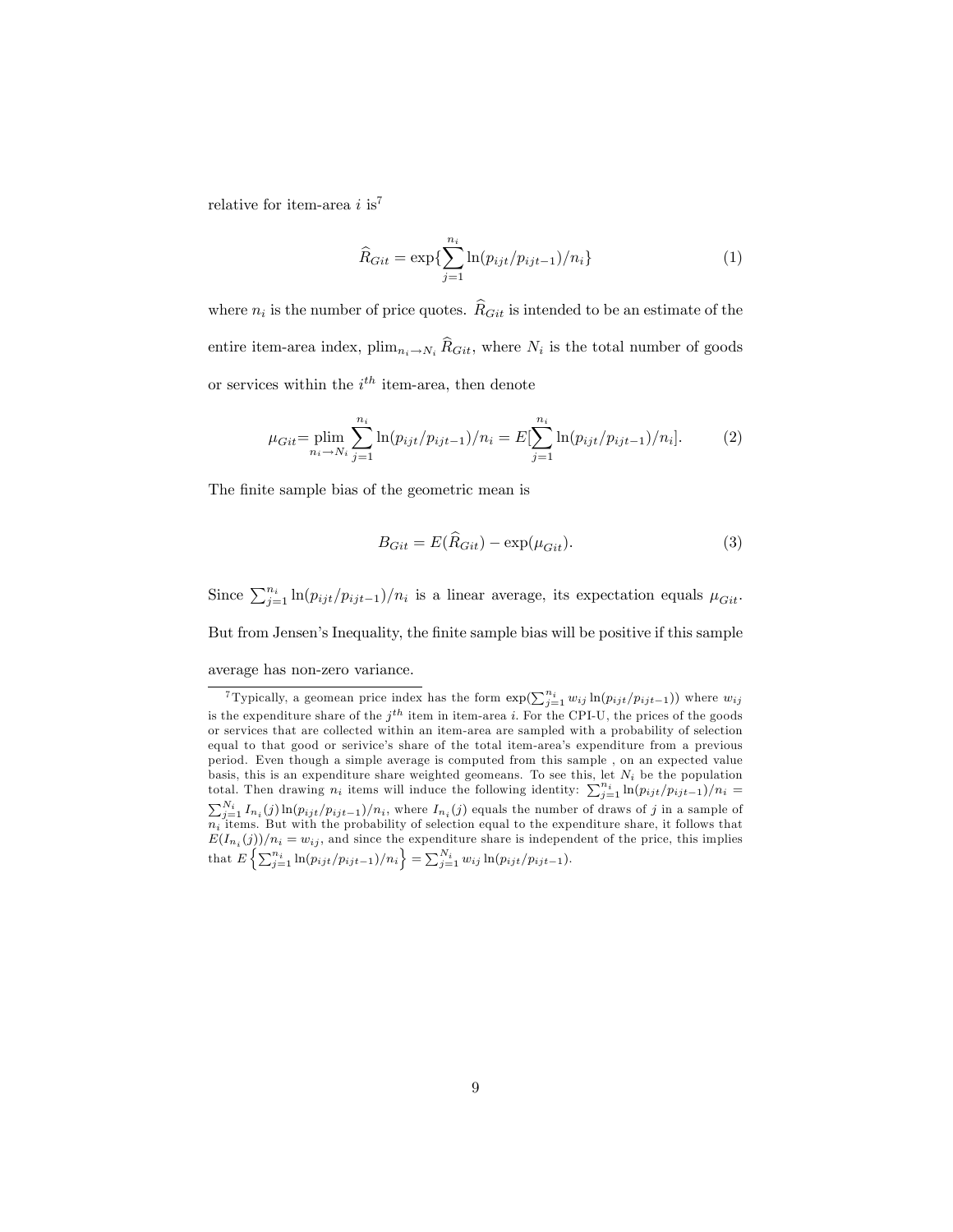The Laspeyres relative is computed as<sup>8</sup>

$$
\widehat{R}_{Lit} = \frac{\sum_{j=1}^{n_i} p_{ijt}/n_i}{\sum_{j=1}^{n_i} p_{ijt-1}/n_i}.
$$
\n(4)

If

$$
\mu_{Lit} = \min_{n_i \to N_i} \widehat{R}_{Lit} = \frac{\text{plim}_{n_i \to N_i} \sum_{j=1}^{n_i} p_{ijt}/n_i}{\text{plim}_{n_i \to N_i} \sum_{j=1}^{n_i} p_{ijt-1}/n_i} = \frac{E(p_{ijt})}{E(p_{ijt-1})},\tag{5}
$$

then for a small  $n_i$ ,  $E(R_{Lit}) \neq \mu_{Lit}$ . Unlike the geomean index, the Laspeyres relative is not globally convex, and as a result, unlike the geomean index, the finite sample bias,  $B_{Lit} = E(\widehat{R}_{Lit}) - \mu_{Lit}$ , of the Laspeyres is not always positive.

For the housing index, a sixth root of a six-month index is calculated. Letting  $\widehat{R}_{Hit}$  denote the housing relative, the month to month change is estimated as

$$
\widehat{R}_{Hit} = \left(\frac{\sum_{j=1}^{n_i} p_{ijt}/n_i}{\sum_{j=1}^{n_i} p_{ijt-6}/n_i}\right)^{1/6}.
$$
\n(6)

I denote its asymptotic value as

$$
\mu_{Hit} = \left(\frac{\text{plim}_{n_i \to \infty} \sum_{j=1}^{n_i} p_{ijt}}{\text{plim}_{n_i \to \infty} \sum_{j=1}^{n_i} p_{ijt-6}}\right)^{1/6},\tag{7}
$$

and the Önite sample bias is

$$
B_{Hit} = E(\hat{R}_{Hit}) - \mu_{Hit}.
$$

This is a very unusual type of index. It is geometric average of a six month Laspeyres index. Since rents most often change on an annual basis, for each

<sup>&</sup>lt;sup>8</sup>The textbook form of the Laspeyres index is  $\frac{\sum_{j=1}^{n_i} p_{ijt}q_{ijt-1}}{\sum_{j=1}^{n_i} p_{ijt-1}q_{ijt-1}}$  where  $q_{ijt-1}$  is the quantity of j sold in item-area i in time  $t-1$ . As previously mentioned, goods and services are sampled with a probability of selection equal to expenditure share. Denote  $P_{ijs}$  as the collected price at time s. BLS scales  $P_{ijt}$  and  $P_{ijt-1}$  by a price from a previous period,  $l < t - 1$  so that  $p_{ijt} = P_{ijt}/P_{ijl}$  and  $p_{ijt-1} = P_{ijt-1}/P_{ijl}$ . If there are  $N_i$  items in the entire item-area, then, with the probability proportional to expenditure share, one gets  $E\left\{\sum_{j=1}^{n_i} p_{ijt}/n_i\right\} = E\left\{\sum_{j=1}^{N_i} I(j \ selected)(P_{ijt}/P_{ijl})/n_i\right\} = \sum_{j=1}^{N_i} q_{ij} P_{ijt}$  where  $q_{ij}$  is a fixed quantity measure.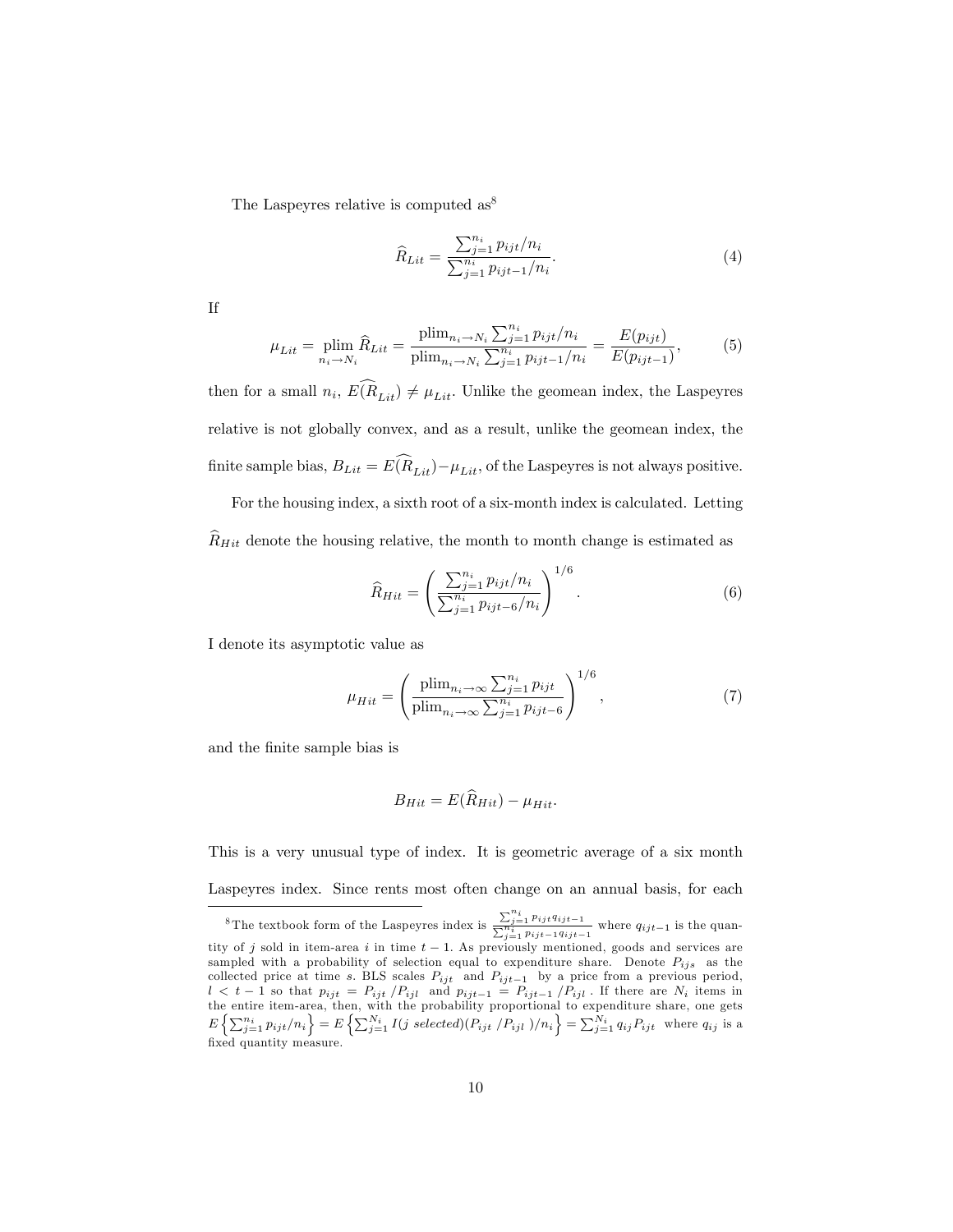observation this six month index has a higher probability of detecting a change than a month to month index.

#### 2.2 First Order Expansion of the Relative

To establish the first order asymptotics of the relative (or  $\sqrt{n}$  consistency), I use a first order stochastic expansion. This method is the usual one used to establish the consistency and asymptotic normality of an estimator. (For example, Hansen (1982) uses this method to establish the asymptotic properties of the GMM estimator, and Amemiya's 1985 Advanced Econometrics uses this method to establish the asymptotic properties of the Maximum Likelihood Estimator.) Like Hansen (1982), throughout this paper, I assume that all price variances are bounded, for all i and s,  ${p_{ijs}}_{j=1}^{n_i}$  is i.i.d. across  $j^9$ , and that  $N_i$  is "very large" so that  $n_i$  converging to  $N_i$  is equivalent to  $n_i$  converging to  $\infty$ . For the geomean index I expand  $\widehat{R}_{Git}$  around  $\mu_{Git}$  to get<sup>10</sup>:

$$
\widehat{R}_{Git} - \exp(\mu_{Git}) = \exp(\mu_{Git}) \left( \sum_{j=1}^{n_i} \ln(p_{ijt}/p_{ijt-1})/n_i - \mu_{Git} \right) + O_p(n_i^{-1}). \tag{8}
$$

Since by assumption there exists a finite variance for  $\ln(p_{ijt}/p_{ijt-1})$ , which is denoted  $\sigma_{Git}^2$ , and with the i.i.d. sample, one uses the Lindeberg-Levy Central Limit Theorem, to conclude that  $\sqrt{n_i}(\sum_{j=1}^{n_i} \ln(p_{ijt}/p_{ijt-1})/n_i - \mu_{Git}) \stackrel{d}{\rightarrow}$  $N(0, \sigma_{Git}^2)$ . One can then conclude

$$
\sqrt{n_i}(\widehat{R}_{Git} - \exp(\mu_{Git})) \xrightarrow{d} N(0, \sigma_{Git}^2 \exp(2\mu_{Git})).
$$

 $9 p_{ijs}$  and  $p_{ijt}$  can still be serially dependent, but there need to be independence among the draws withiin an item area and within a period of time.

<sup>&</sup>lt;sup>10</sup>Here  $a_n = O_p(n^x)$  means that there are finite constants K,  $\varepsilon$  and N such that  $Pr (|n^{-x}a_n| > K) < \varepsilon$  for all  $n > N$ .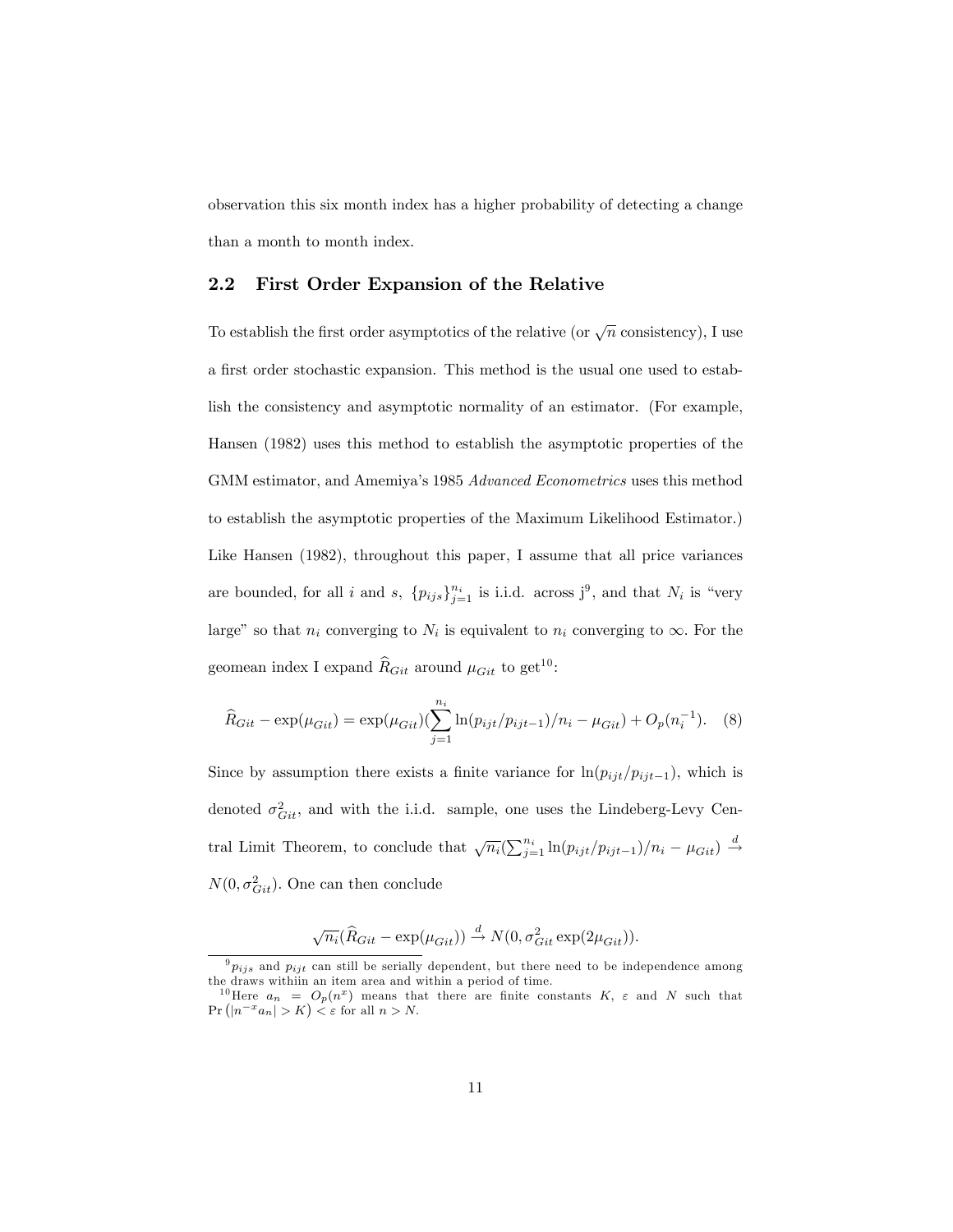For the Laspeyres, I get the first order approximation

$$
\widehat{R}_{Lit} - \mu_{Lit} = \frac{1}{E(p_{ijt-1})} \left[ \sum_{j=1}^{n_i} p_{ijt} / n_i - E(p_{ijt}) \right]
$$
\n
$$
- \frac{E(p_{ijt})}{E(p_{ijt-1})^2} \left[ \sum_{j=1}^{n_i} p_{ijt-1} / n_i - E(p_{ijt-1}) \right] + O_p(n_i^{-1}).
$$
\n(9)

Denoting  $\sigma_{it-1}^2 = Var(p_{ijt-1}), \sigma_{it}^2 = Var(p_{ijt}),$  and  $\sigma_{it,t-1} = Cov(p_{ijt}, p_{ijt-1}),$ 

I get

$$
\sqrt{n_i}(\widehat{R}_{Lit} - \mu_{Lit}) \to N(0, \sigma_{Lit}^2)
$$

$$
\sigma_{Lit}^2 = \frac{\sigma_{it}^2}{E(p_{ijt-1})^2} - 2\frac{E(p_{ijt})\sigma_{it,t-1}}{E(p_{ijt-1})^3} + \frac{E(p_{ijt})^2 \sigma_{it-1}^2}{E(p_{ijt-1})^4}
$$

:

Using the same approach for the housing Laspeyres, and denoting  $\sigma_{it,t-6} =$  $Cov(p_{ijt}, p_{ijt-6}),$ I get the following  $\sqrt{n_i}$  result:

$$
\sqrt{n_i(\hat{R}_{Hit} - \mu_{Hit})} \rightarrow N(0, \sigma_{Hit}^2)
$$

$$
\sigma_{Hit}^2 = \frac{1}{36} \left[ \frac{\frac{\sigma_{it}^2}{E(p_{ijt})^{5/3} E(p_{ijt-6})^{1/3}} - 2 \frac{\sigma_{it,t-6}}{E(p_{ijt})^{1/3} E(p_{ijt-6})^{4/3}} + \frac{E(p_{ijt})^{1/3} \sigma_{it-6}^2}{E(p_{ijt-6})^{7/3}} \right].
$$

While first order asymptotic theory holds for estimated price indexes, in many cases  $n_i$  is small so that these asymptotic conditions are not attained. In the case of the first order expansion of  $(8)$ , the small  $n_i$  induces the expected value of the  $O_p(n^{-1})$  term to be strictly positive because the exp() function is strictly convex in its argument, and Jensen's Inequality applies. The Laspeyres and the Housing relatives are not strictly convex in their arguments and therefore the finite sample bias is not systematically positive or negative.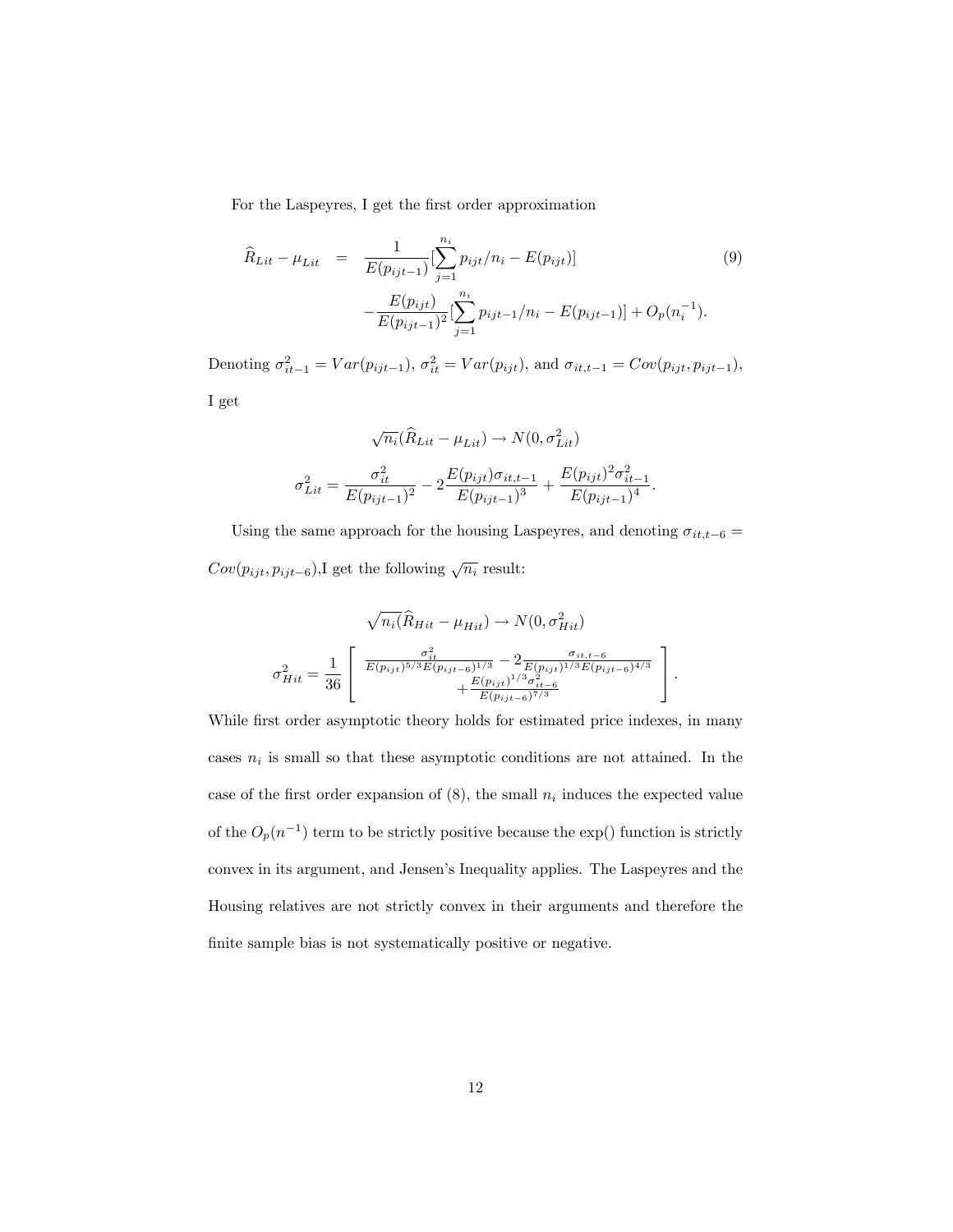### 2.3 An Adjustment Using the Second Order Expansion of the Relative

The problem facing BLS is that the sample sizes for many item areas are smaller than 5 observations and therefore the asymptotics outlined in Section 2.2 do not hold. I propose an analytical bias correction of the relative by estimating the term in the second order expansion of the relative, and using this estimate to adjust the sample relative.

For the geometric mean relative the second order expansion of  $\widehat{R}_{Git}$  around  $\mu_{Git}$  is:

$$
\hat{R}_{Git} - \exp(\mu_{Git}) = \exp(\mu_{Git}) \left( \sum_{j=1}^{n_i} \ln(p_{ijt}/p_{ijt-1})/n_i - \mu_{Git} \right) + \tag{10}
$$
\n
$$
(1/2) \exp(\mu_{Git}) \left( \sum_{j=1}^{n_i} \ln(p_{ijt}/p_{ijt-1})/n_i - \mu_{Git} \right)^2 + O_p(n_i^{-3/2}).
$$

Passing the expectations operator through this expression gets:

$$
B_{Git} = E(\hat{R}_{Git} - \exp(\mu_{Git}))
$$
\n
$$
= .5 \exp(\mu_{Git}) E(\sum_{j=1}^{n_i} \ln(p_{ijt}/p_{ijt-1})/n_i - \mu_{Git})^2 + O(n_i^{-3/2}).
$$
\n(11)

Let  $\sigma_{Git}^2 = E(\sum_{j=1}^{n_i} \ln(p_{ijt}/p_{ijt-1})/n_i - \mu_{Git})^2$ , and  $\hat{\mu}_{Git} = \sum_{j=1}^{n_i} \ln(p_{ijt}/p_{ijt-1})/n_i$ .

I can get a sample estimate of  $\sigma_{Git}^2$  from the existing data as

$$
\hat{\sigma}_{Git}^2 = \frac{1}{n_i(n_i - 1)} \sum_{j=1}^{n_i} (\ln(p_{ijt}/p_{ijt-1}) - \hat{\mu}_{Git})^2.
$$
 (12)

The sample estimate of geometric mean bias correction is

$$
\widehat{B}_{Git} = (1/2)\widehat{\sigma}_{Git}^2 \exp(\widehat{\mu}_{Git}),\tag{13}
$$

and the bias adjusted geometric mean relative is  $\widehat{R}_{Git} - \widehat{B}_{Git}$ . In the appendix, I show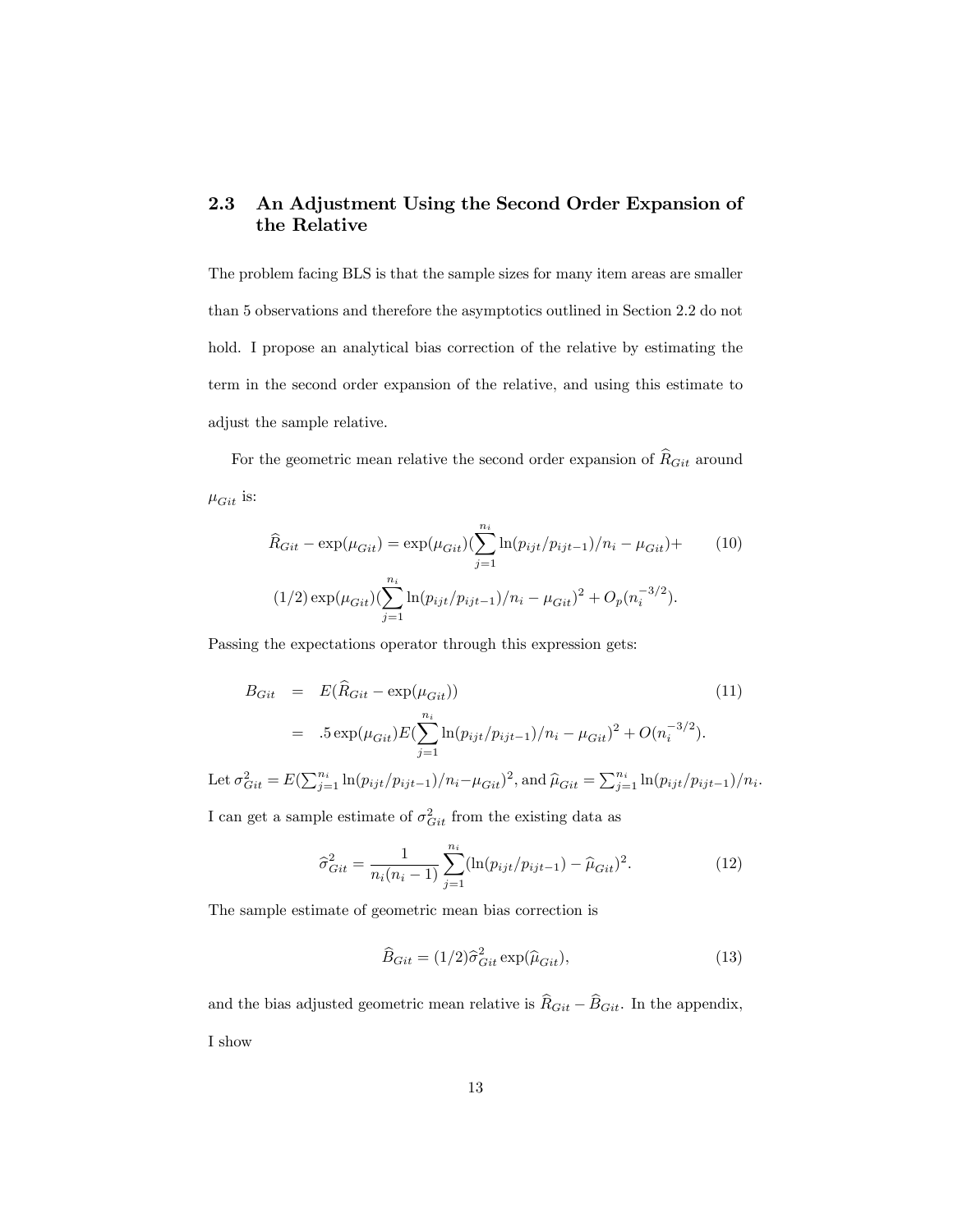**Proposition 1** If i)  $ln(p_{ijt})$  is i.d.d. across j, and ii)  $E(ln(p_{ijt})^4) < \infty$ , then there is a finite  $\gamma_{Git}^2$  such that  $n_i^{3/2}(\widehat{B}_{Git} - B_{Git}) \to N(0, \gamma_{Git}^2)$  where  $B_{Git}$  is the true finite sample bias as defined in  $(11).$ <sup>11</sup>

For the geomean index, it follows that  $\widehat{B}_{Git} > 0$  for all  $\widehat{\sigma}_{Git}^2 > 0$ . Proposition 1 says something about the precision of the sample estimate of the finite sample bias. It converges more rapidly to its true value,  $B_{Git}$ , than the sample relative  $\widehat{R}_{Git}$  converges to exp( $\mu_{Git}$ ). In ths sense,  $\widehat{B}_{Git}$  is a more precise estimator of  $B_{Git}$ , than  $\widehat{R}_{Git}$  is for exp( $\mu_{Git}$ ). This is to be expected since the true bias  $B_{Git}$ converges to zero more rapidly than  $\hat{R}_{Git}$  converges to its population value. To understand the full effect of the bias adjusted relative,  $\hat{R}_{Git} = \hat{R}_{Git} - \hat{B}_{Git}$ , I make the following decomposition:

$$
\sqrt{n_i}(\hat{R}_{Git} - \exp(\mu_{Git})) = \sqrt{n_i}(\hat{R}_{Git} - \exp(\mu_{Git})) - \sqrt{n_i}(\hat{B}_{Git} - B_{Git}) - \sqrt{n_i}B_{Git})
$$

$$
= O_p(1) - O_p(n^{-1}) - O_p(n^{-1}). \tag{14}
$$

This shows that both  $\hat{R}_{Git}$  and  $\hat{R}_{Git}$  have the same limiting distribution, and this is what we want since the asymptotic distribution of the finite sample bias,  $B_{Git}$ , degenerates to zero. However, for "small"  $n_i R_{Git}$  and  $R_{Git}$  have different means because both  $E(\widehat{B}_{Git})$  and  $E(B_{Git})$  are strictly greater than zero. Additionally,  $\widehat{B}_{Git}$  is a more precise estimator of  $B_{Git}$  than  $\widehat{R}_{Git}$  is for  $\exp(\mu_{Git})$  in terms of n-covergence. Therefore, for finite samples  $\widehat{R}_{Git}$  is a more precise estimator for  $\exp(\mu_{Git})$  than  $\hat{R}_{Git}$ . The first term on the right hand side of (14) shows that adjusting the relative by  $\widehat{B}_{Git}$  will not purge the variance in

<sup>&</sup>lt;sup>11</sup>Since we must prove a convergence of  $\hat{\sigma}_{Git}^2$  to  $\sigma_{Git}^2$ . I need the additional assumption of a bounded fourth moment in prices.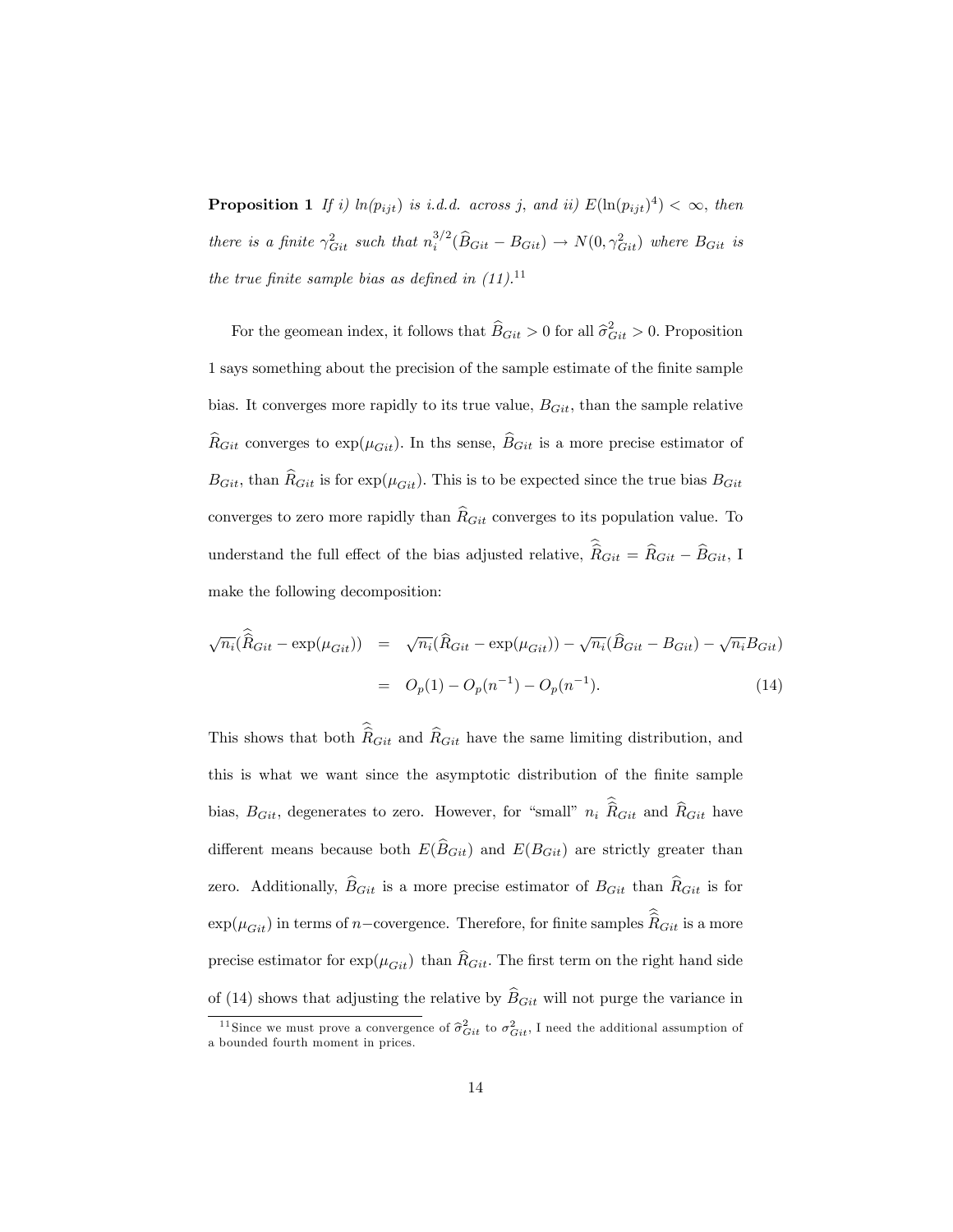the relative that comes from sampling error. Increasing the sample size,  $\boldsymbol{n}_i$  will both decrease the variance and the bias due to sampling error. This is what makes bias adjustment an inferior solution to increasing sample size.

For the Laspeyres relative I get the second order expansion

$$
\overline{R}_{Lit} - \mu_{Lit} =
$$
\n
$$
\frac{1}{E(p_{ijt-1})} \left[ \sum_{j=1}^{n_i} p_{ijt}/n_i - E(p_{ijt}) \right] - \frac{E(p_{ijt})}{E(p_{ijt-1})^2} \left[ \sum_{j=1}^{n_i} p_{ijt-1}/n_i - E(p_{ijt-1}) \right]
$$
\n
$$
- \frac{\left[ \sum_{j=1}^{n_i} p_{ijt}/n_i - E(p_{ijt}) \right] \left[ \sum_{j=1}^{n_i} p_{ijt-1}/n_i - E(p_{ijt-1}) \right]}{E(p_{ijt-1})^2}
$$
\n
$$
+ \frac{E(p_{ijt}) \left[ \sum_{j=1}^{n_i} p_{ijt-1}/n_i - E(p_{ijt-1}) \right]^2}{E(p_{ijt-1})^3} + O_p(n_i^{-3/2}).
$$

Denoting  $\sigma_{it-1}^2 = Var(p_{ijt-1}), \sigma_{it,t-1} = Cov(p_{ijt}, p_{ijt-1}),$  and passing the ex-

pectations operator through this expression yields:

$$
B_{Lit} = E(\hat{R}_{Lit} - \mu_{Lit}) = \frac{E(p_{ijt})\sigma_{it-1}^2/n_i}{E(p_{ijt-1})^3} - \frac{\sigma_{it,t-1}/n_i}{E(p_{ijt-1})^2} + O_p(n_i^{-3/2}) \approx \frac{E(p_{ijt})}{E(p_{ijt-1})} \left[ cv(p_{ijt-1})^2 - \rho_{it,t-1}cv(p_{ijt})cv(p_{ijt-1}) \right],
$$
\n(15)

where  $\rho_{it,t-1}$  is the correlation between  $p_{ijt}$  and  $p_{ijt-1}$ , and  $cv(p)$  is the coefficient of variation of the random variable  $p$ . Using sample moments I get estimates for  $\sigma_{it-1}^2$ ,  $\sigma_{it,t-1}$ ,  $E(p_{ijt-1})$ , and  $E(p_{ijt})$ , where

$$
\widehat{p}_{it} = \sum_{j=1}^{n_i} p_{ijt}/n_i,
$$

$$
\widehat{p}_{it-1} = \sum_{j=1}^{n_i} p_{ijt-1}/n_i,
$$

$$
\widehat{\sigma}_{it,t-1} = \frac{\sum_{j=1}^{n_i} (p_{ijt} - \widehat{p}_{it})(p_{ijt-1} - \widehat{p}_{it-1})}{n_i - 1},
$$

and

$$
\widehat{\sigma}_{i,t-1} = \frac{\sum_{j=1}^{n_i} (p_{ijt-1} - \widehat{p}_{it-1})^2}{n_i - 1}.
$$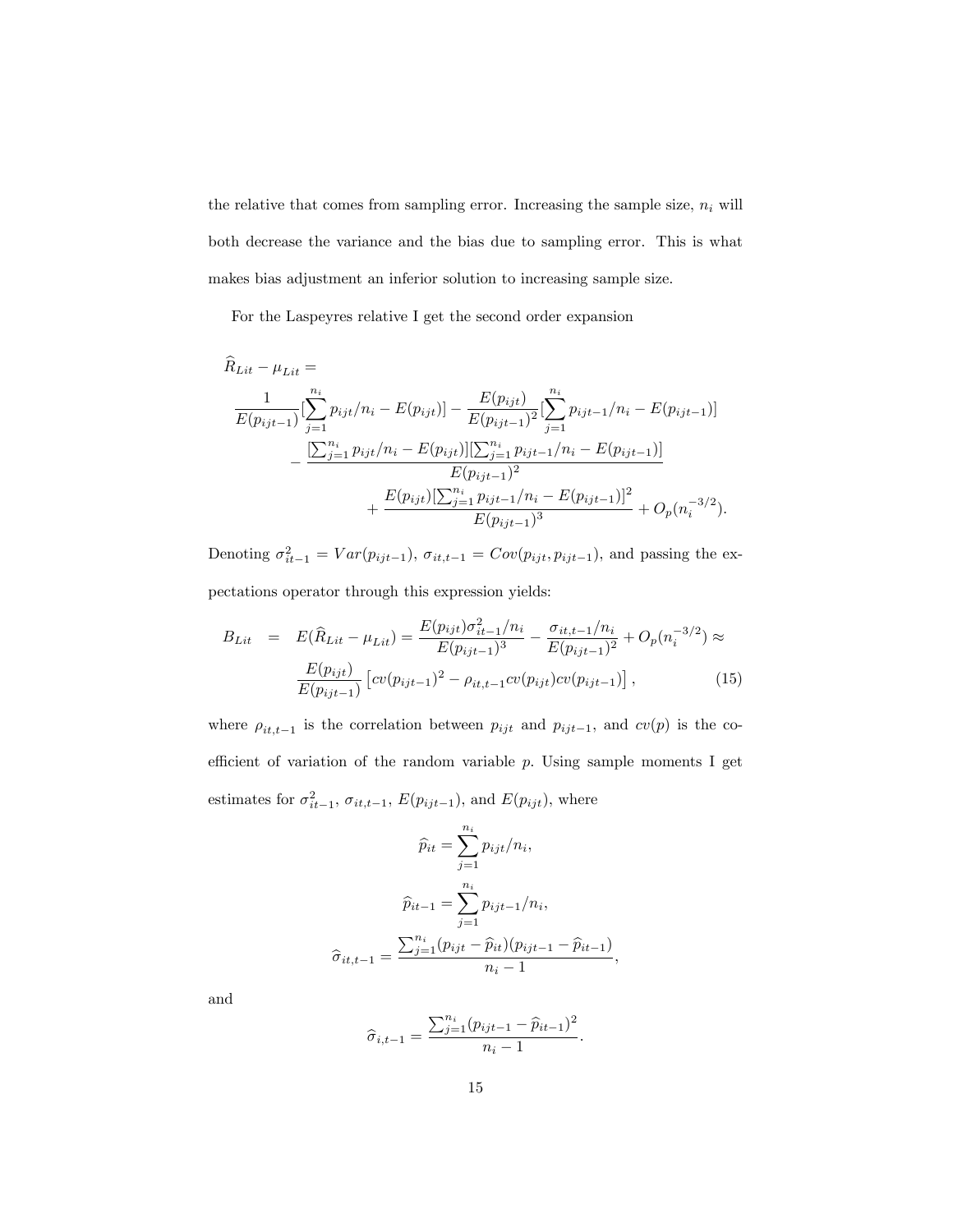Let the Laspeyres bias correction be approximated as:

$$
\widehat{B}_{Lit} = \frac{\widehat{p}_{it}\widehat{\sigma}_{it-1}^2 / n_i}{\widehat{p}_{it-1}^3} - \frac{\widehat{\sigma}_{it,t-1}/n_i}{\widehat{p}_{it}^2}.
$$
\n(16)

The bias adjusted Laspeyres is then  $\widehat R_{Lit} - \widehat B_{Lit}.$  I conclude:

**Proposition 2** If i)  $p_{ijt}$  is i.d.d. across j, and ii)  $E(p_{ijt}^4) < \infty$ , there is a finite  $\gamma_{Lit}^2$  such that  $n_i^{3/2}(\widehat{B}_{Lit} - B_{Lit}) \rightarrow N(0, \gamma_{Lit}^2)$ .

I can go through the same second order expansion for the housing relative and I get the following approximation of bias correction

$$
\widehat{B}_{Hit} = (1/2) \left( \frac{\widehat{p}_{it}}{\widehat{p}_{it-6}} \right)^{1/6} \left( \frac{7}{36} \frac{\widehat{\sigma}_{it-6}^2 / n_i}{\widehat{p}_{it-6}^2} - \frac{2}{36} \frac{\widehat{\sigma}_{it,t-6} / n_i}{\widehat{p}_{it-6} \widehat{p}_{it}} - \frac{5}{36} \frac{\widehat{\sigma}_{it}^2 / n_i}{\widehat{p}_{it}^2} \right). \tag{17}
$$

#### 2.4 Effects on the All-Items Index

The month to month "All-Items" CPI-U based on the BLS samples is:

$$
\widehat{R}_t = \sum_{i \in G} \widehat{R}_{Git} \widehat{w}_{Git-1} + \sum_{i \in L} \widehat{R}_{Lit} \widehat{w}_{Lit-1} + \sum_{i \in H} \widehat{R}_{Hit} \widehat{w}_{Hit-1}
$$
(18)

where  $\sum$  $i{\in}G$  $\sum$  $i\in L$ , and  $\sum$  $i \in H$ denote the sum of Geomean, Laspeyres, and Housing relatives respectively, and  $\hat{w}_{Git-1}$ ,  $\hat{w}_{Git-1}$ , and  $\hat{w}_{Hit-1}$  are expenditure weights for period  $t - 1$ <sup>12</sup> Define the "true population" CPI-U as

$$
R_t = \sum_{i \in G} R_{Git} \hat{w}_{Git-1} + \sum_{i \in L} R_{Lit} \hat{w}_{Lit-1} + \sum_{i \in H} R_{Hit} \hat{w}_{Hit-1}
$$
(19)

where  $R_{Mit}$  is the asymptotic relative of method  $M = \{G, L, H\}$ . If all the relatives were geomean (i.e.,  $L = H = \emptyset$ ), then we get the unambiguous result

<sup>&</sup>lt;sup>12</sup>A Laspeyres Index can be written in the form  $\sum_{i} \frac{p_{it}}{p_{it-1}} w_{it-1}$  where  $w_{it-1}$  is the period  $t-1$  expenditure share for good *i*.  $\widehat{R}_{Git}$ ,  $\widehat{R}_{Lit}$ , and  $\widehat{R}_{Hit}$  are proxies for  $\frac{pi}{p_{it-1}}$  and the  $\widehat{w}'s$ are estimates of  $w_{it-1}$ .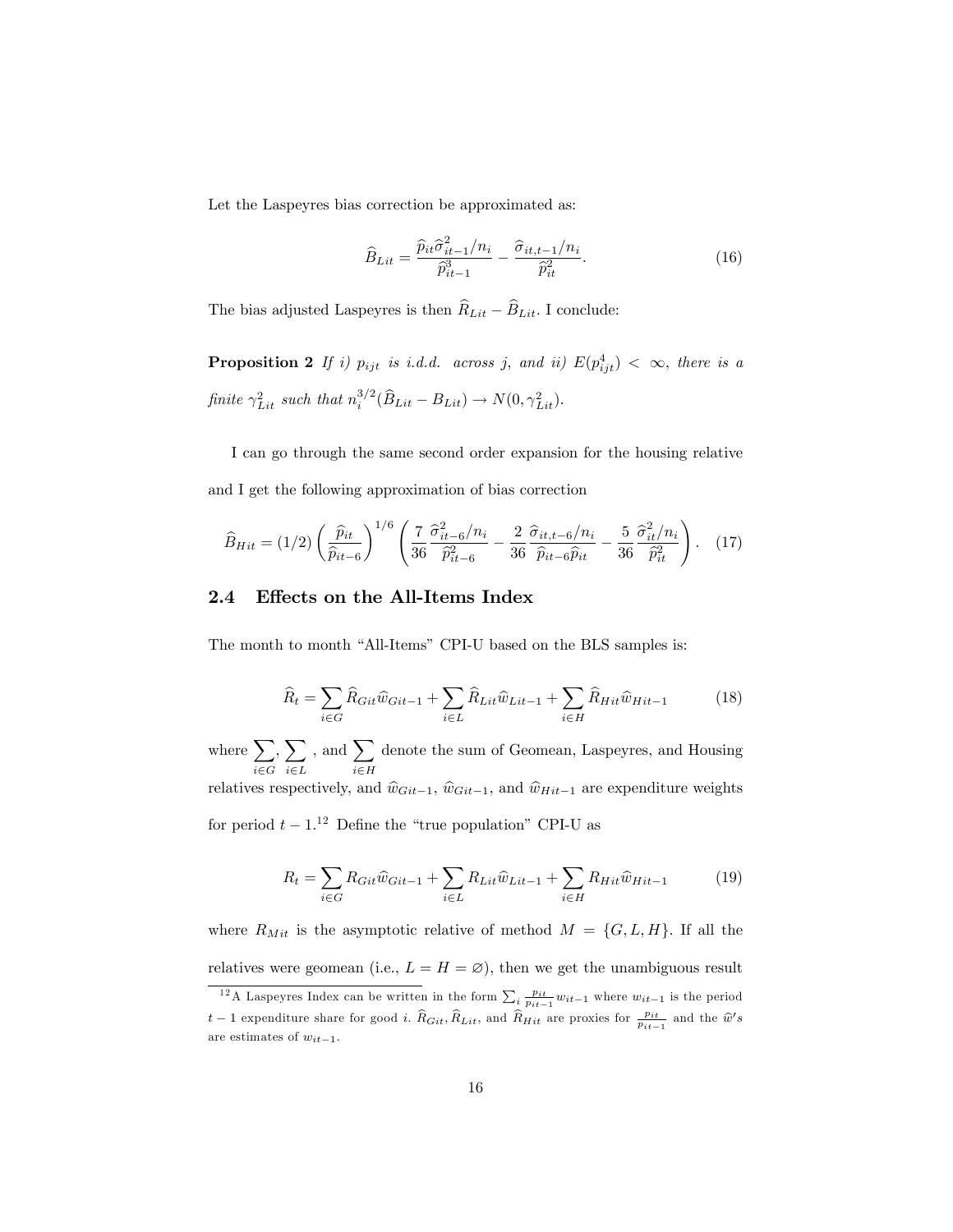that the "All-Items" CPI-U has positive bias  $(E(\hat{R}_t - R_t) > 0)$ . Let N be the total number of item-area cells; if all the relatives are computed by the geomeans and the variance of the sample means for each relative is greater than zero, we would get

$$
\plim_{N \to \infty} \widehat{R}_t - R_t > 0. \tag{20}
$$

However, since some of the relatives are not geomean we cannot get this unambiguous result. The bias adjusted "All-Items" index is:

$$
\widehat{\widehat{R}}_{t} = \sum_{i \in G} (\widehat{R}_{Git} - \widehat{B}_{Git}) \widehat{w}_{Git-1} + \sum_{i \in L} (\widehat{R}_{Lit} - \widehat{B}_{Lit}) \widehat{w}_{Lit-1} + \sum_{i \in H} (\widehat{R}_{Hit} - \widehat{B}_{Hit}) \widehat{w}_{Hit-1}.
$$
\n(21)

In the previous section, I showed that while both  $\widehat R_{Mit}$  and  $\widehat{\widehat R}_{Mit}=\widehat R_{Mit}-\widehat B_{Mit}$ have the same asymptotic properties, for finite samples  $E(R_{Mit})$  is a more precise estimator for  $R_{Mit}.$ <sup>13</sup>

One might conclude that one needs to make the same bias adjustment "plug" in" for a superlative index such as a Törnqvist. But this is not correct.<sup>14</sup> To see this, I start with a simplified Törnqvist functional form

$$
T_t = \prod_{k=1}^{N} (R_{kt})^{w_{kt}},
$$
\n(22)

where  $R_{kt}$  is the true price relative between periods t and  $t-1$  for item-area k, and  $w_{kt}$  is its expenditure share weight which is a simple average of expenditure shares in period t and  $t-1$ . Suppose that  $T_t$  is estimated by

$$
\widehat{T}_t = \prod_{k=1}^N (\widehat{R}_{kt})^{w_{kt}} \tag{23}
$$

<sup>&</sup>lt;sup>13</sup>Notice that it is  $E(\hat{R}_{Mit})$  that is more precise.  $\hat{R}_{Mit}$  itself is calculated with sample moments and therefore, is subject to sampling error.

 $14$ This is proved in great detail in Bradley (2001), I describe the results again here.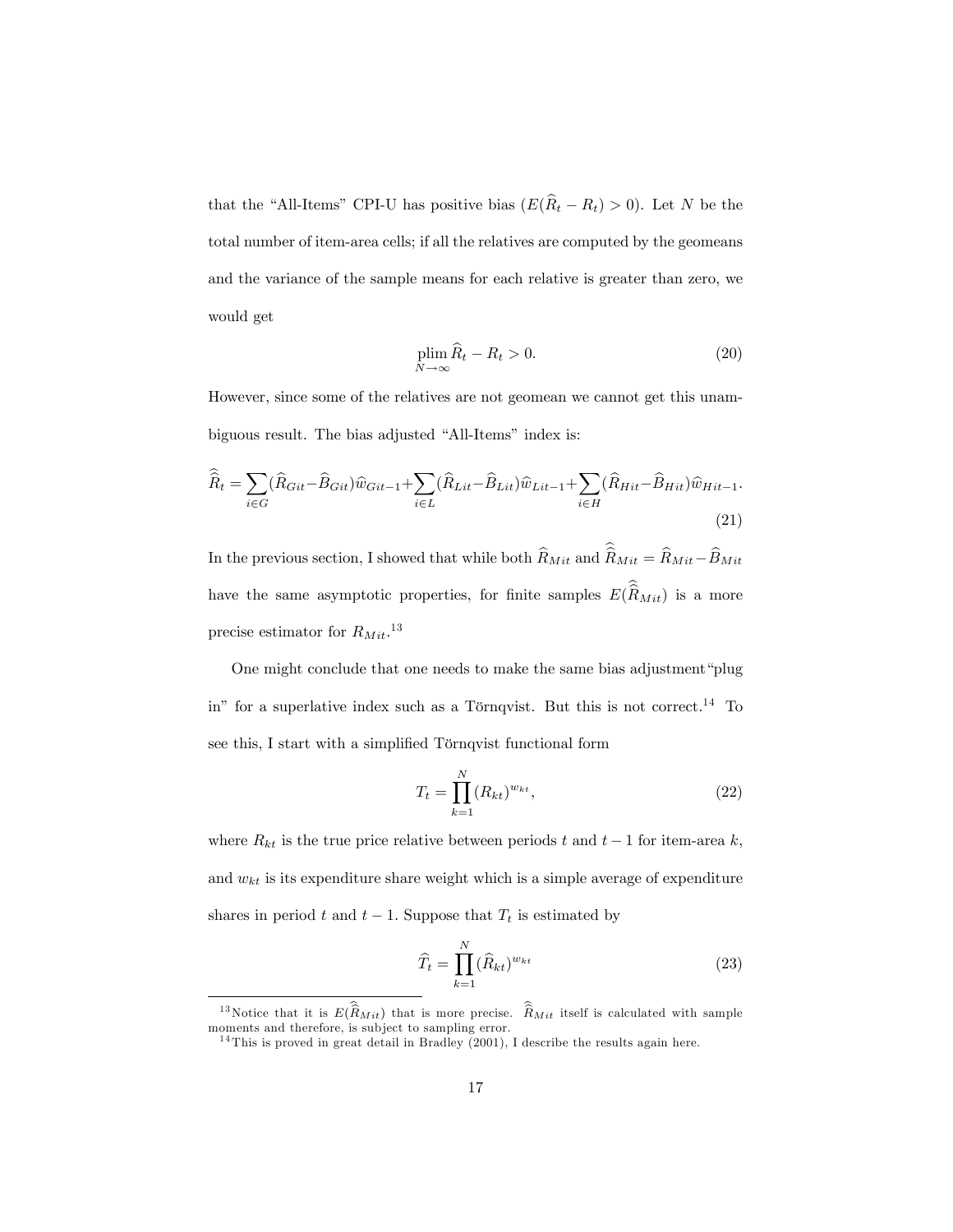and for simplicity assume that all  $\widehat{R}_{kt}$  are estimated by geomean indexes with a fixed sample size *n* that is sufficiently small so that  $Var(\widehat{R}_{kt}) > 0$ , for all k. Then

$$
E[\ln(\widehat{R}_{kt}) - \ln(R_{kt})] = 0. \tag{24}
$$

even though  $E[\widehat{R}_{kt} - R_{kt}] > 0$ .  $\widehat{T}_t$  can be rewritten as

$$
\widehat{T}_t = \exp\{\sum_{k=1}^N w_{kt} \ln(\widehat{R}_{kt})\}
$$

Since  $w_{kt} = O_p(N^{-1})$  and  $\ln(\widehat{R}_{kt}) = O_p(n^{-1})$ , and given condition (24), I get that for a fixed  $n$ ,

$$
\plim_{N \to \infty} \{ \sum_{k=1}^{N} w_{kt} \ln(\widehat{R}_{kt}) \} = E \{ \sum_{k=1}^{N} w_{kt} \ln(\widehat{R}_{kt}) \} = \sum_{k=1}^{N} w_{kt} \ln(R_{kt}). \tag{25}
$$

I use the following lemma:

**Lemma 3** If  $plim_{N\to\infty}\theta = \theta$ , then  $plim_{N\to\infty}\exp(\theta) = \exp(\theta)$ . (The proof for a more general function can be found in Amemiya, 1985, pages 112-113.)

Letting 
$$
\hat{\theta} = \sum_{k=1}^{N} w_{kt} \ln(\hat{R}_{kt})
$$
 and  $\theta = \sum_{k=1}^{N} w_{kt} \ln(R_{kt})$ , I conclude that

$$
\plim_{N \to \infty} \widehat{T}_t - T_t = 0,\tag{26}
$$

even though for the Laspeyres index plim  $\lim_{N \to \infty} (R_t - R_t) > 0$  when *n* is fixed and all the relatives are geomean. BLS does publish a "Törnqvist Type" index which is labeled the CPI-C. For the CPI-U and the CPI-C, N is 8,018. This is an adequately large size to assume that the asymptotic properties of a Törnqvist are satisfied. However, notice that if I "plug in"  $\widehat{R}_{kt} - \widehat{B}_{kt}$  into a Törnqvist then

$$
E[\ln(\widehat{R}_{kt} - \widehat{B}_{kt}) - \ln(R_{kt})] < 0.
$$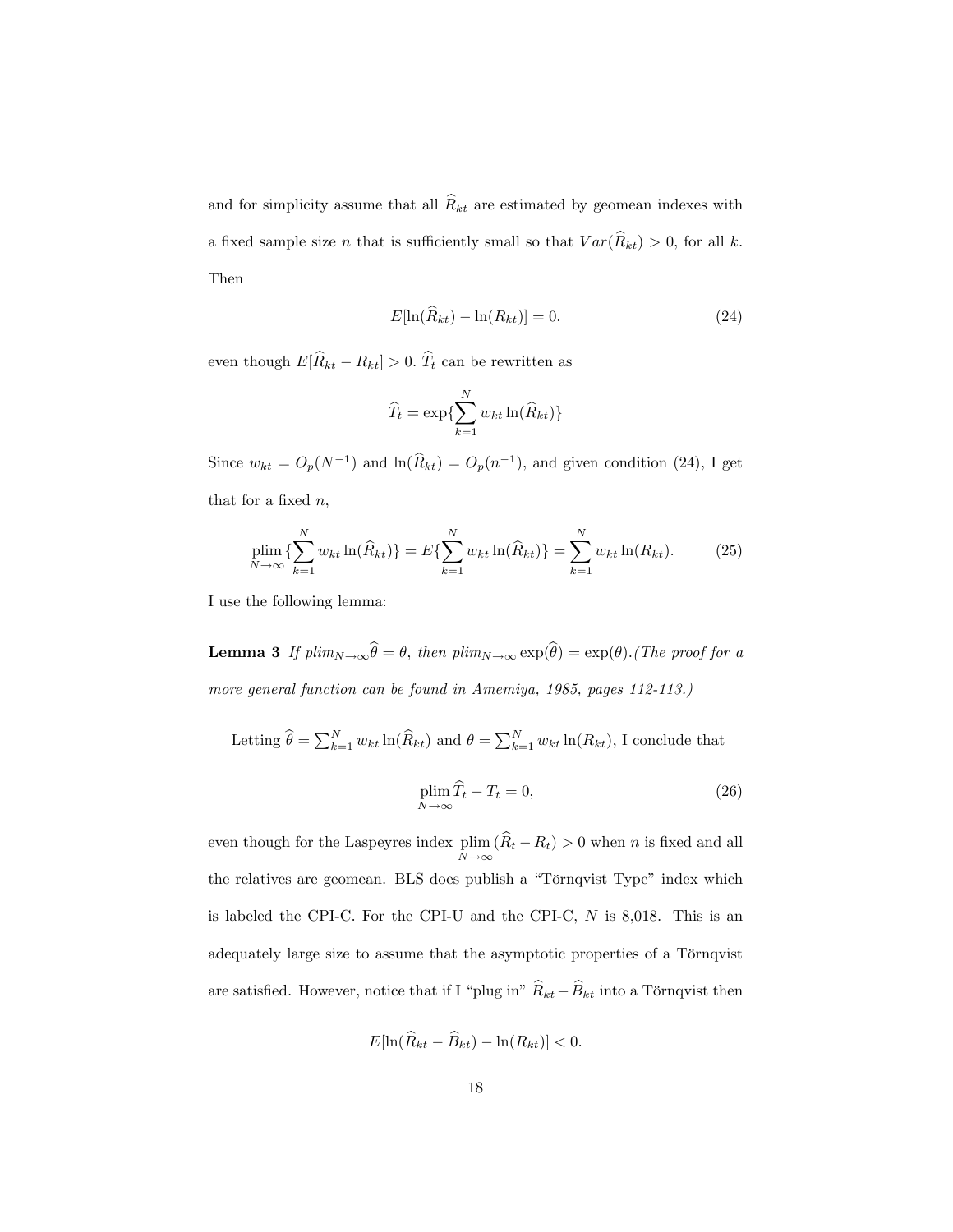and (24) and (25) no longer hold, and therefore the condition for Lemma 3 no longer holds. Plugging in a bias adjustment to the Törnqvist will make it downwardly biased, and this bias will persist as  $N \to \infty$ . Notice that the CPI-U cannot be written as a continuous function of  $\sum_{k=1}^{N} w_{kt} \ln(\widehat{R}_{kt})$ , therefore the condition of Lemma 3 does not apply to the CPI-U.

The CPI-C is a Törnqvist type index, but some of the relatives are not geomeans. However, in the empirical section of this paper, I show that 96% of the finite sample bias in the "All-items" CPI-U can be attributed to the geomean indexes. Thus, plugging bias adjustments into the CPI-C will most likely induce a negative bias.<sup>15</sup>

### 2.5 The Additive Decomposition of the Indexes and Bias Adjustments

The "all-items" CPI-U is the upper chained index:

$$
\widehat{I}_t = \left(\sum_{i \in G} \widehat{R}_{Git} \widehat{w}_{Git-1} + \sum_{i \in L} \widehat{R}_{Lit} \widehat{w}_{Lit-1} + \sum_{i \in H} \widehat{R}_{Hit} \widehat{w}_{Hit-1}\right) \widehat{I}_{t-1}.
$$
 (27)

After computing the bias adjustment, I calculate the bias-adjusted CPI-U index

as

$$
\widehat{\widehat{I}}_t = \left(\sum_{i \in G} (\widehat{R}_{Git} - \widehat{B}_{Git}) \widehat{w}_{Git-1} + \sum_{i \in L} (\widehat{R}_{Lit} - \widehat{B}_{Lit}) \widehat{w}_{Lit-1} + \sum_{i \in H} (\widehat{R}_{Hit} - \widehat{B}_{Hit}) \widehat{w}_{Hit-1}\right) \widehat{\widehat{I}}_{t-1}.
$$
\n(28)

 $15$  If the weights in the Törnqvist are constant over time, then it is a geometric mean index, which implies that separability conditions allow the index to be decomposed into groups of item-areas. For a set of item-areas S, the group index is  $\hat{T}_{St}$  =  $\exp{\sum_{k\in S}(w_k \ln \widehat{R}_{kt})}/\sum_{k\in S}w_k$ . Let  $N_S$  be the number of item-areas in S. For a fixed n, plim $N_S \to \infty (\hat{T}_{St} - T_{St})$ ; however, for some groups such as apparel and food  $N_s$  is still not sufficiently large to achieve its asymptotic properties. So far, there is no evidence that the expenditure weights are constant. Therefore, the Törnqvist cannot be decomposed into subindexes. If different groups have difference variances in prices and different sample sizes, then they will be at different stages of their asymptotic convergence. Since  $N_s < N$ , it may still be necessary to bias adjust some of the groups.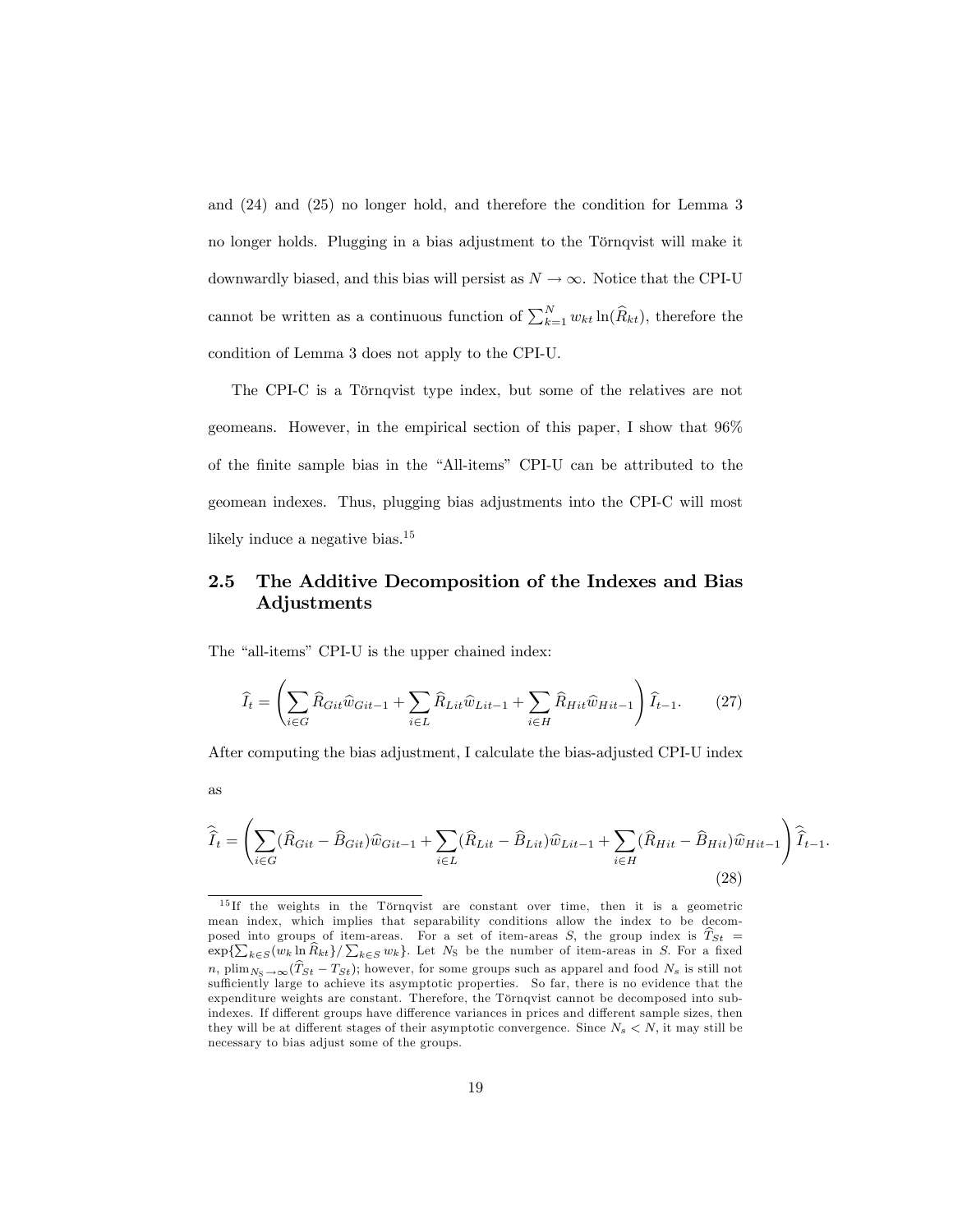For both  $I_t$  and  $I_t$ , I set the index at  $t =$  December, 1998 equal to 1. The final period denoted as T is December, 2003. Notice in (28) that  $\widehat{B}_{Git}$ ,  $\widehat{B}_{Hit}$ , and  $\widehat{B}_{Lit}$ have unit roots that keep them in the index indefinitely, and they compound.

From here on, I drop the  $G, L$ , and H subscripts so that the relative and the bias correction are now  $\widehat{R}_{it}$  and  $\widehat{B}_{it}$ . There are 8 major groups in the "All Items" CPI-U. Each group is a set of similar items. For example, the food group includes the banana, meat, cereal, and diary items. Here is the listing of the 8 BLS groups with the designated letter in parentheses denoting the set of all items within the group:

- Food and beverages  $(F)$
- $\bullet$  Housing  $(H)$
- Apparel  $(A)$
- Transportation  $(T)$
- Medical care  $(M)$
- Recreation  $(R)$
- Education and communication  $(E)$
- Other goods and services  $(G)$

Each major group contains many items. For instance food contains, apples, cereal, coffee, etc. I denote  $\mathbf{G} = \{F, H, A, T, M, R, E, G\}$  as the set of groups. Since different groups have different price distributions and sample sizes, it is useful to disaggregate both the indexes and the bias adjustments to determine how each group contributes to these statistics. Since the indexes in  $(27)$  and  $(28)$ are chained, additive decomposition of the "All-Items" CPI-U bias adjustment into the 8 groups is not straightforward. To find the percent contribution of each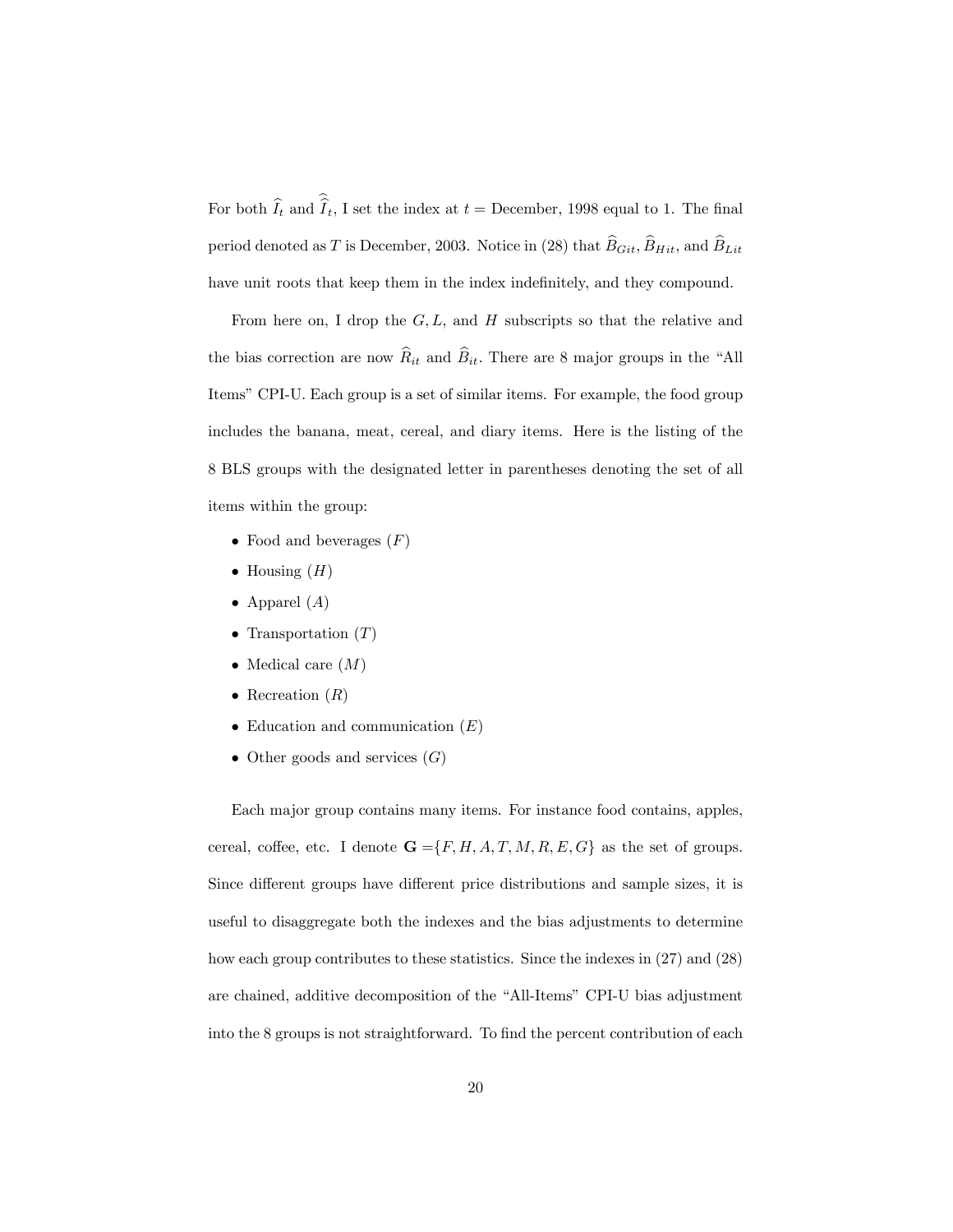group to the average monthly indexes and bias adjustment over the T periods,

I need the following proposition proven in the appendix:

Proposition 4 Monthly average growth respectively in the CPI-U and the bias adjusted CPI-U is  $(\hat{I}_T)^{1/T} - 1$  and  $(\hat{I}_T)^{1/T} - 1$ . The following identity holds

$$
\hat{I}_T^{1/T} - \hat{I}_T^{1/T} = \n\sum_{t=1}^T \left[ \left( \frac{\hat{R}_t m(\hat{R}_t, \hat{I}_T^{1/T})}{\sum_{t=1}^T m(\hat{R}_t, \hat{I}_T^{1/T})} - \frac{\hat{\hat{R}}_t m(\hat{\hat{R}}_t, \hat{\hat{I}}_T^{1/T})}{\sum_{t=1}^T m(\hat{\hat{R}}_t, \hat{\hat{I}}_T^{1/T})} \right) \left( \frac{\sum_i \hat{w}_{it-1} \hat{B}_{it}}{\hat{R}_t - \hat{\hat{R}}_t} \right) \right].
$$
\nwhere  $m(a, b) = (\ln(a) - \ln(b))/(a - b)$ ,  $\hat{R}_t = \left( \sum_i \hat{R}_{it} \hat{w}_{it-1} \right)$ , and  $\hat{\hat{R}}_t = \left( \sum_i (\hat{R}_{it} - \hat{B}_{it}) \hat{w}_{it-1} \right)$ .

As a corollary, I can get

**Corollary 5** The contribution to  $\hat{I}_T^{-1/T} - \hat{I}_T^{-1/T}$  by a group  $J \in \mathbf{G}$  is  $\sum_{i=1}^{T}$  $t=1$  $\sqrt{2}$ 4  $\overline{\phantom{a}}$  $\left(\frac{\widehat{R}_t m(\widehat{R}_t, \widehat{I}_T^{-1/T})}{\sum_{i=1}^T m(\widehat{P}_i, \widehat{I}_T^{-1/T})} \right)$  $\frac{\widehat{R}_t m(\widehat{R}_t, \widehat{I}_T^{-1/T})}{\sum_{t=1}^T m(\widehat{R}_t, \widehat{I}_T^{-1/T})} - \frac{\widehat{R}_t m(\widehat{R}_t, \widehat{I}_T^{-1/T})}{\sum_{t=1}^T m(\widehat{R}_t, \widehat{\widehat{I}}_T^{-1/T})}$  $\sum_{t=1}^T m(\widehat{R}_t, \widehat{I}_T^{-1/T})$ 1 A  $\Big(\sum_{i\in J}\widehat{w}_{it-1}\widehat{B_{it}}$  $R_t - R_t$ !3  $\vert \cdot$ 

This allows me to additively decompose the total bias adjustment,  $\hat{I}_T^{-1/T}$  –  $\widehat{I}_T^{-1/T}$ , into the conttibtution that is made by each group.

# 3 Monte Carlo Simulation

Section 2 shows that for the fixed-basket CPI-U, the bias adjusted relative is a more precise estimator of the true relative. To correct for finite sample bias, sample estimates of higher moments are used as proxies of their population counterparts. The small sample sizes that induce bias will also introduce sampling error in the moment estimators and this in turn will add sampling error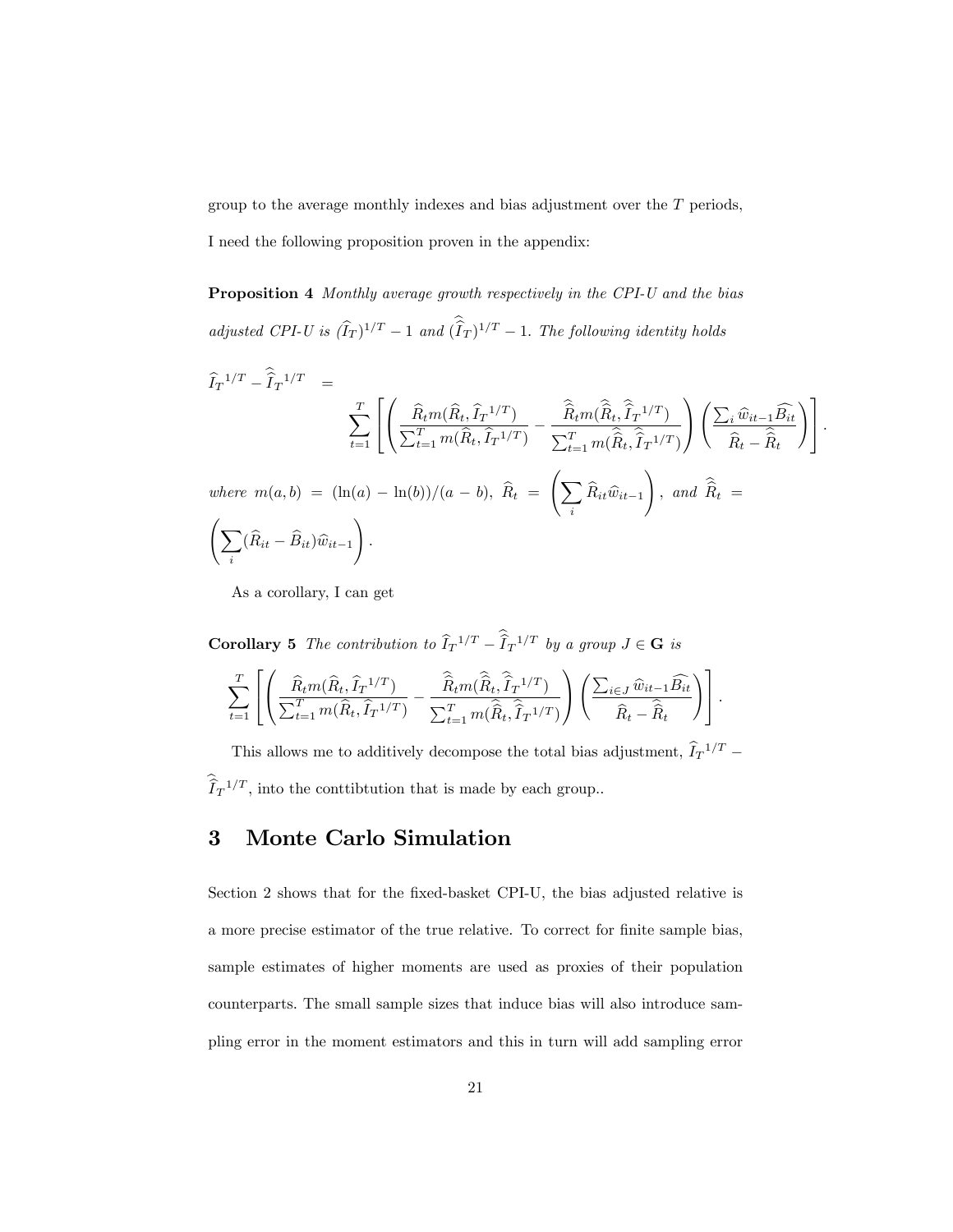to bias adjustments. Is it possible that sampling error makes the second order approximation of a bias adjustment too imprecise? Propositions 1 and 2 claim the opposite. To both verify the properties established in Section 2 and to address the issue of sampling error effects on the bias adjust, I conduct a Monte Carlo Experiment.

The geomean, the Laspeyres, and the Housing relatives have respectively  $71\%, 11\%,$  and  $18\%$  of the expenditure weight in the "All-Items" CPI-U. I take a random samples of prices for twelve time periods  $(t = 1, 2, \ldots, 12)$ . Historically the average sample sizes for geometric mean, Laspeyres, and Housing relatives are 10, 12, and 40, respectively. Therefore, in each of the twelve time periods, I draw one sample of size 10 to compute a geomean relative, another of size  $12$  to compute a Laspeyres relative, and a final one of size  $40$  to compute a Housing relative. I sample log prices from a  $N(.002463233t,0.0025)$  distribution so that the compounded twelve month price growth is 3%. The true population relative for each period is then exp(.002463233): I repeat this process 2,000 times and this repetition is indexed as r. Let  $\widehat{R}_{M,t,r}$  be the relative computed from the  $M^{th}$  method ( $M =$  geomean, Laspeyres, Housing), and let  $\widehat{B}_{M,t,r}$  be its corresponding bias adjustment computed from the sample moments.

Table 1a reports the average of  $\widehat R_{M,t,r}-\exp(.002463233),$   $\widehat B_{M,t,r},$  and  $\widehat{\widehat R}_{M,t,r}$ exp(.002463233) in percentage terms  $(\widehat{\widehat{R}}_{M,t,r} = \widehat{R}_{M,t,r} - \widehat{B}_{M,t,r})$ . Even though each of the methods face the same data generating process, the geomean has the largest bias. This cannot be explained entirely by sample size because the sample size of the Laspeyres has only two more observations, but the average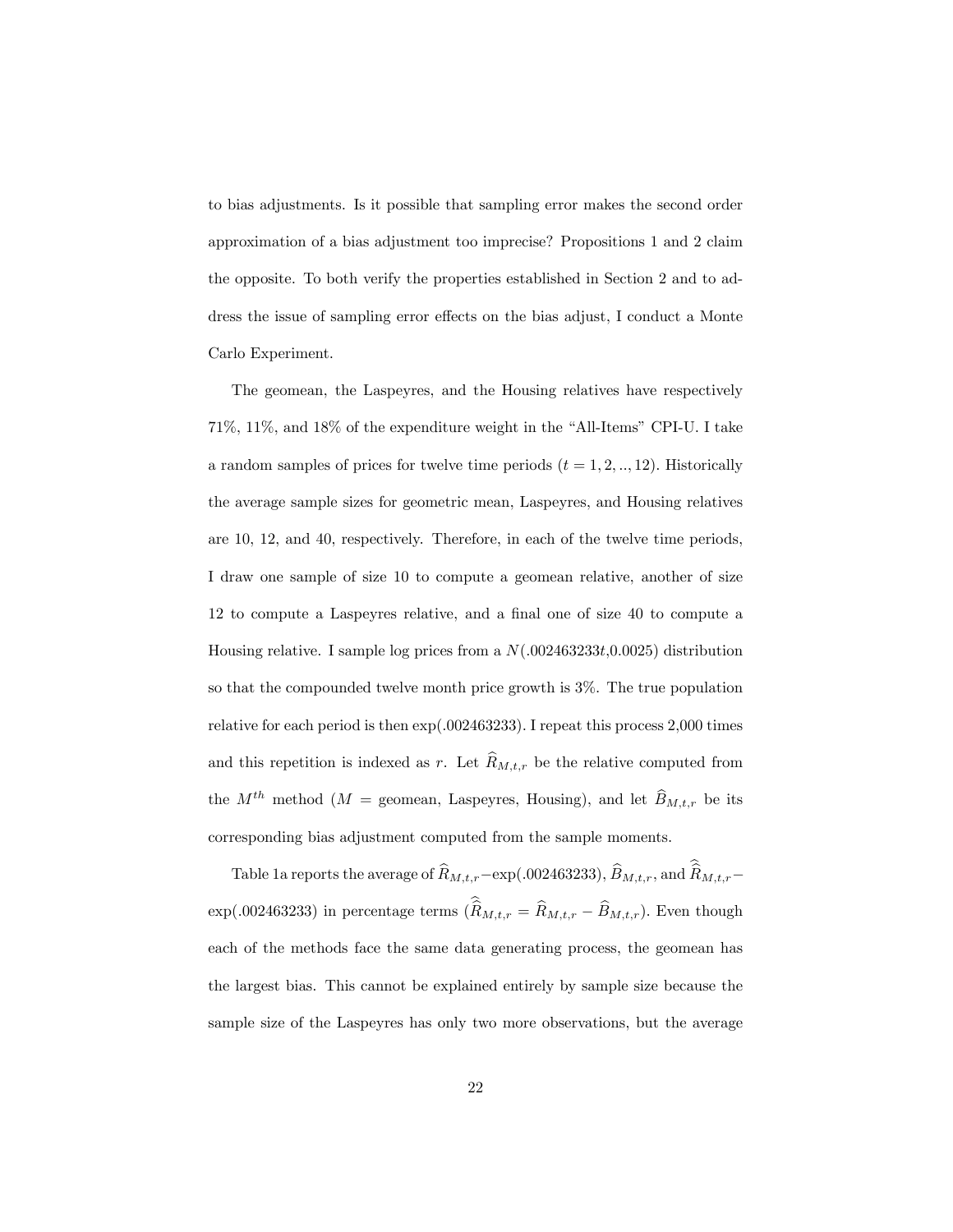bias is 35% less than the geomean. For the Housing index, there is almost no bias. Therefore, the difference in functional form between the geomean and the Laspeyres plays a role in Önite sample bias. This gives evidence that when BLS changed from a Laspeyres relative to a geomean, finite sample bias became a greater problem.

The geomean bias adjustment reduces the bias by 83%. The Laspeyres slightly overadjusts, and the Housing correction is ineffective. Because there was so little bias in the Housing relative, I decided to re-investigate the Housing adjustment by conducting another simulation where the sample size was 10 and the variance of the log of prices was increased to .64. I show the results in the row entitled "Alternative Housing." Here the bias correction does perform better, but not as well as the geomean adjustment.

To investigate the impact of sampling error, Table 1b shows the performance of the estimated standard deviations of the log price for the geomeans and the price for both the Laspeyres and Housing. Since log price is drawn from a  $N(.002463233t,0.0025)$ , the true standard deviation of the log of prices is  $\sqrt{0.0025} = .05$  and for prices it is  $\{\exp(.00492t + 0.0050) - \exp(.00492t + 0.0025)\}^{1/2}$ . Table 1b reports the results for the differences between the simulated standard deviations and the true standard deviations. As expected, the column labelled "Mean Difference" shows that the sample estimate is unbiased; however, the last three columns show that sampling error exists. In other words, on average we get the population standard deviation; however, for a particular sample there will be some error. For the geomean, over 95% of the draws produce stan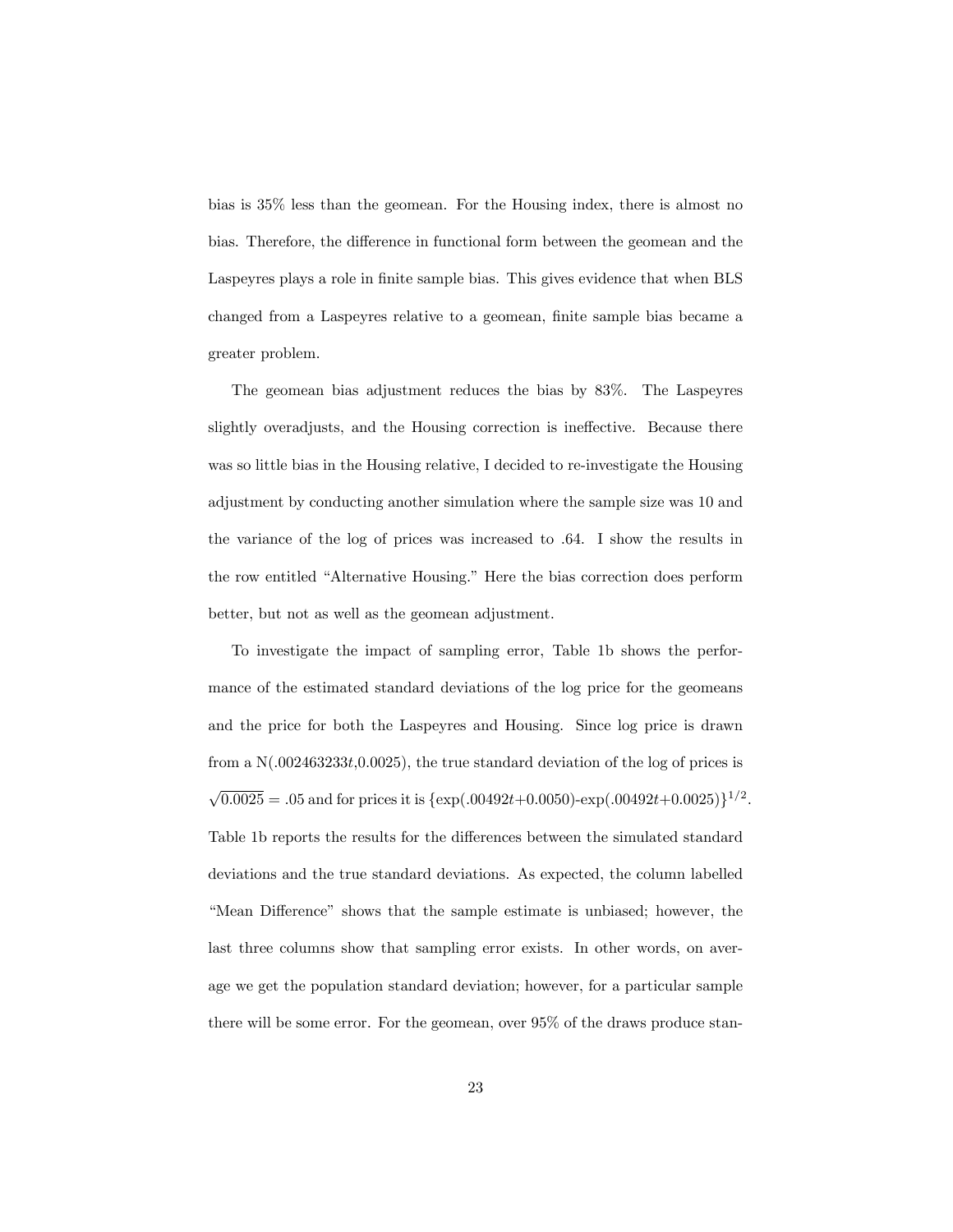dard deviations in the interval  $(.045, .055)$  where the true standard deviation is .05, and although this does not allow for perfect bias adjustment, the interval is narrow enough to induce an improvement. Additionally, this gives evidence that the expected bias adjusted relative is more a precise estimator of the true relative than the unadjusted relative.

Finally, for each of the 2,000 repetitions, I compute for each time period an "All-Items" index by expenditure weighted sum where the geomeans relative is given a 71% weight, the Laspeyres is given an 11% weight, and the Housing a 18% weight. I do the same for the bias adjusted relative. I then compute a "yearly" index from the twelve month "All-items" index. The average difference between the unadjusted yearly index and the true index is .34%, while the average difference between the bias adjusted index and the true index is  $.09\%$ .

This experiment provides evidence that bias adjustment based on sample estimates of second order approximations does not completely remove the bias. Sampling error is still a problem. However, this bias adjustment does greatly lower the bias. It is important to note that the sampling error from the small samples will continue to be a problem under bias adjustment. This should confirm that the best alternative to mitigate finite sample bias is to increase sample size. If this is not feasible then finite sample bias adjustment based on higher sample moments is a "second best" alternative.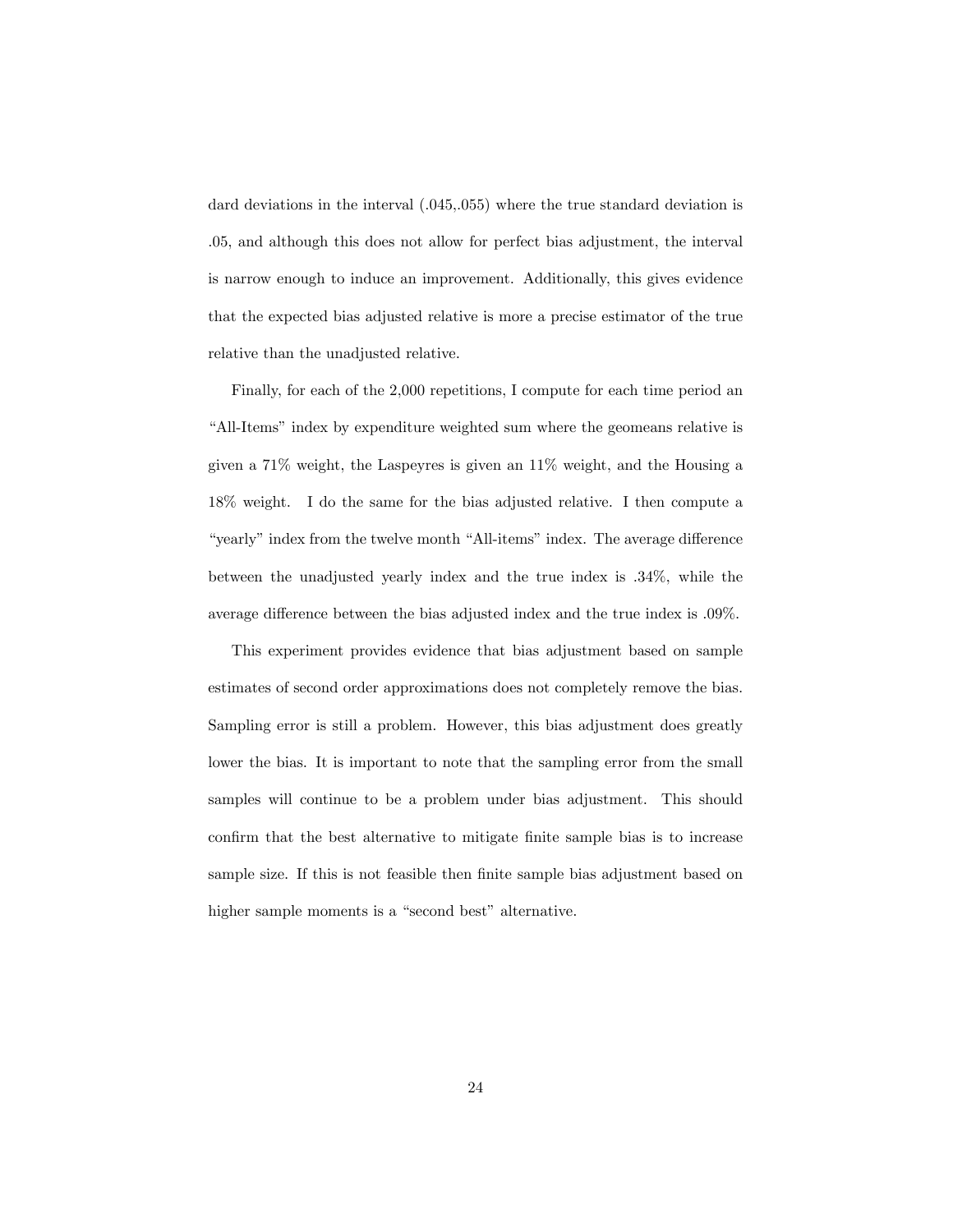### 4 Results for the CPI-U

I compute both the CPI-U (27) and the bias adjusted CPI-U (28). Table 2 contains the annual and cumulative results over the 60 month period from December 1998 to December 2003. I also list the results for BLS's recently published "Törnqvist type" index, the CPI-C. The column labelled  $"$ (CPI-U - CPI-C)" gives the difference between the published CPI-U and the "Törnqvist type" index. This difference fluctuates positively with the underlying inflation rate and ranges from  $0.28\%$  to  $0.79\%$ . The next columns decompose this difference between the difference of the CPI-U and the bias adjusted index, and the difference between the bias adjusted index and the CPI-C. The first difference can be attributable to finite sample bias and the second difference may be attributable to commodity substitution bias. Over the five year period, on average  $62.5\%$ of the difference between the published CPI-U and the CPI-C can be attributed to finite sample bias and the rest to commodity substitution bias. This table also lists correlations between the bias adjustment and key sample variables. Since the geomean bias adjustment is a function of (a) the sample variance of the difference in log prices and  $(b)$  sample size, I show the correlation for those key sample variables. The Laspeyres and Housing bias adjustments are based on the sample variance of prices - not the variance of the difference of log prices. Therefore, I list those correlations. Notice that for the Laspeyres and Housing adjustments the correlations with the variances of the base period prices are larger than the current period variances. Additionally, the correlations between the adjustments and the variances are weaker for the Laspeyres. If one looks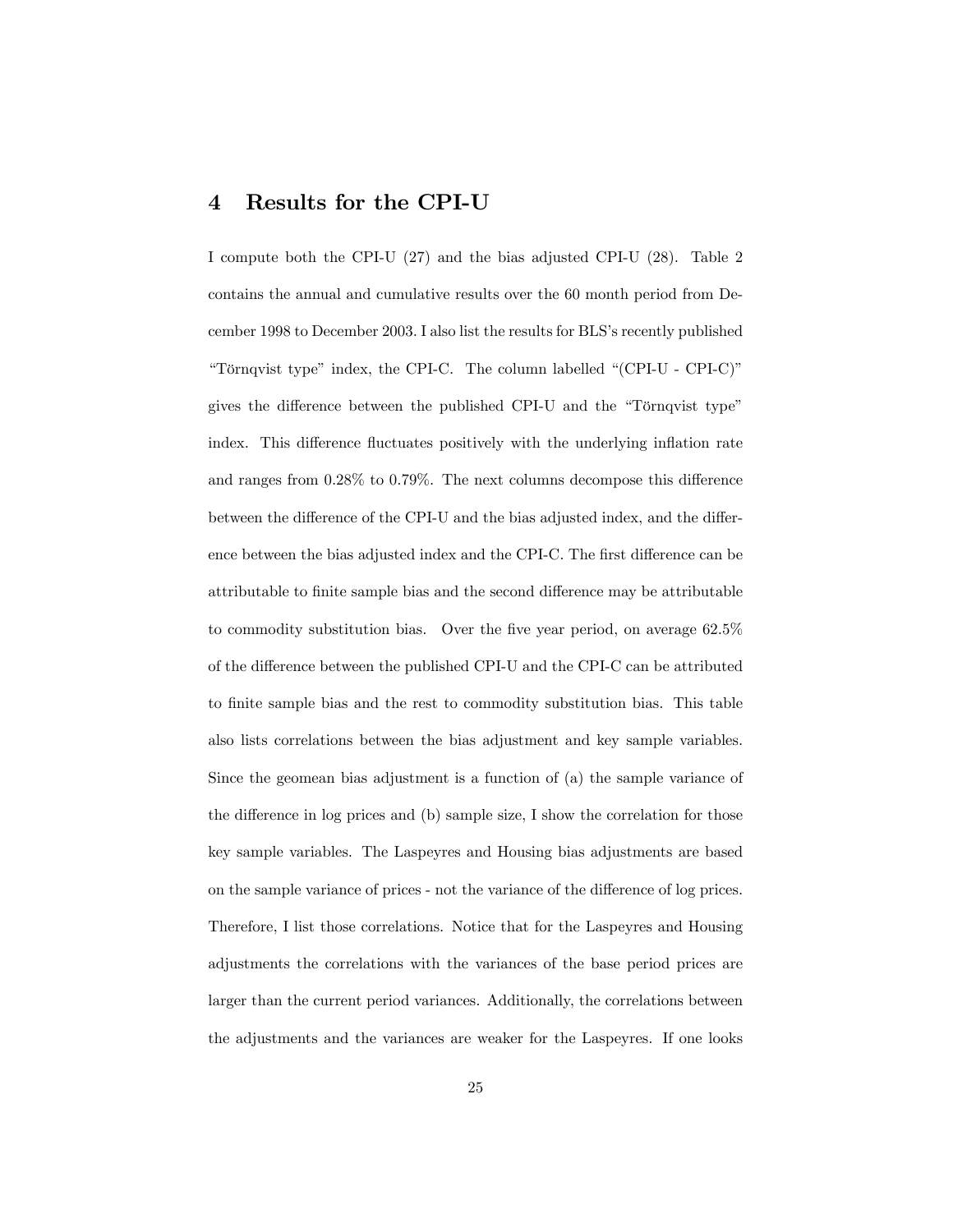at the bias adjustments in (16) and (17), this is to be expected. The reason is that  $\hat{\sigma}_{it-1}^2$  and  $\hat{p}_{it-1}^3$  are highly correlated. Thus a large  $\hat{\sigma}_{it-1}^2$  is offset by a large  $\widehat{p}_{it-1}^3$ .

Table 3 gives the additive decompositions based on the method in Section 2.5. Table 3a lists the group contribution respectively to the CPI-U, the bias adjusted CPI, and the bias adjustment. Notice that the group contribution to each of the indexes is the same. This occurs because there is very little difference generally between the unadjusted and the adjusted relative. The round off error hides the slight difference. Although food and apparel contribute only  $20.5\%$ to the indexes, they contribute 65.8% to the bias. The reason is that both food and apparel have unusually volatile prices partly due to the frequency of sales. Table 3b lists the contribution of the different methods.<sup>16</sup> From the result of the Monte Carlo simulation, it is not surprising to find that  $96\%$  of the bias comes from the relatives based on the Geomean method. Combining this result with the theoretical results in Section 2.4 gives evidence that "plugging inî bias adjusted relatives into the CPI-C would induce additional bias. Table 3c breaks down the "All-Items" index into the Core and Non Core parts. The Core includes all items except non-alcohol related food and beverages and energy items such as motor and heating fuel. The reason for the Core index is to remove items that are highly volatile over time but not necessarily volitale within an item-area. However, the volatility here is volatility over time rather than within an item area. The variances of the sample means for log prices for energy items

 $16$  Please note that the Housing Group index is different from the Housing Relative method. The Housing group includes home heating fuel, cleaning supplies, and various services. These items are not computed with the Housing method.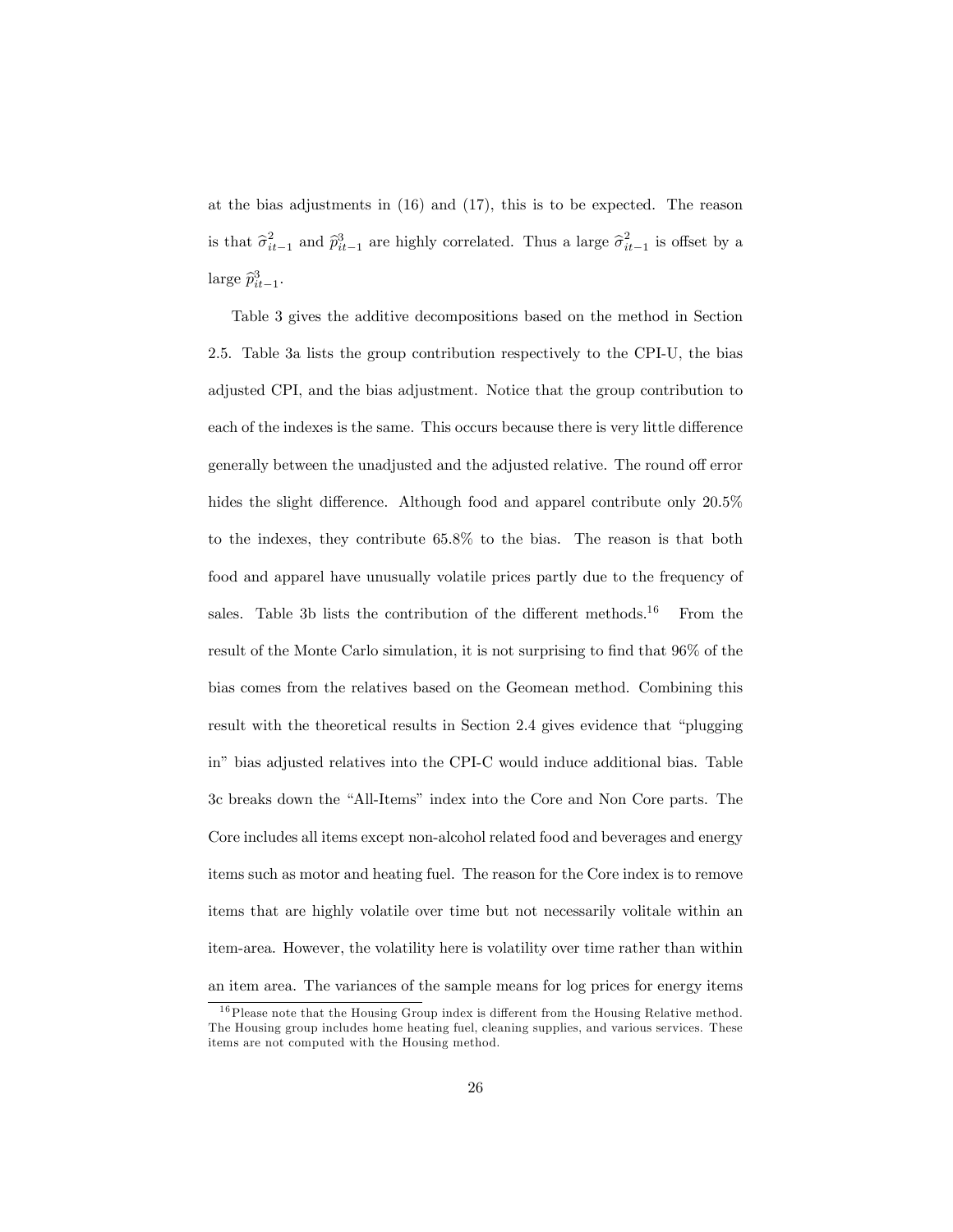are smaller because their sample sizes are larger. The average sample size for an energy item-area is 28, almost three times the sample size of a typical geomean index. While energy prices fluctuate widely over time, there is relatively little price variation within time. Since the food part of the Non Core excludes alcoholic beverages, there is a slight difference between the food results in Table 3a and Table 3c.

There is a large difference between a group's contribution to the index and its contribution to the bias. The reason is that the bias adjustment varies widely by group. If one looks at Table 4, the bias adjustment for apparel is the largest while its share of the index is small. On the other hand, the bias adjustment for housing is smaller than average while its share of the index is large. The food group is the largest contributor to the bias adjustment. Although its average bias adjustment is less than apparel's, it has a higher expenditure share. Both the apparel and food group relatives are computed with geomean indexes. Table 5 gives a yearly breakdown by Core and Non Core Items. This shows the high "over time" volatility of energy, which contrasts with the relatively small "within time" variability exhibited in Table 3c.

It is important to remember that the adjusted indexes from this historical data do not completely eliminate finite sample bias. They are imperfect adjustments that bring us "closer" to the true "fixed basket" index. One should not read Table 2 and conclude "The annual finite sample bias for the CPI-U is  $0.27\%$  on average." This is too strong a conclusion, and the factors that influence finite sample bias can change in the future. However, we do have two major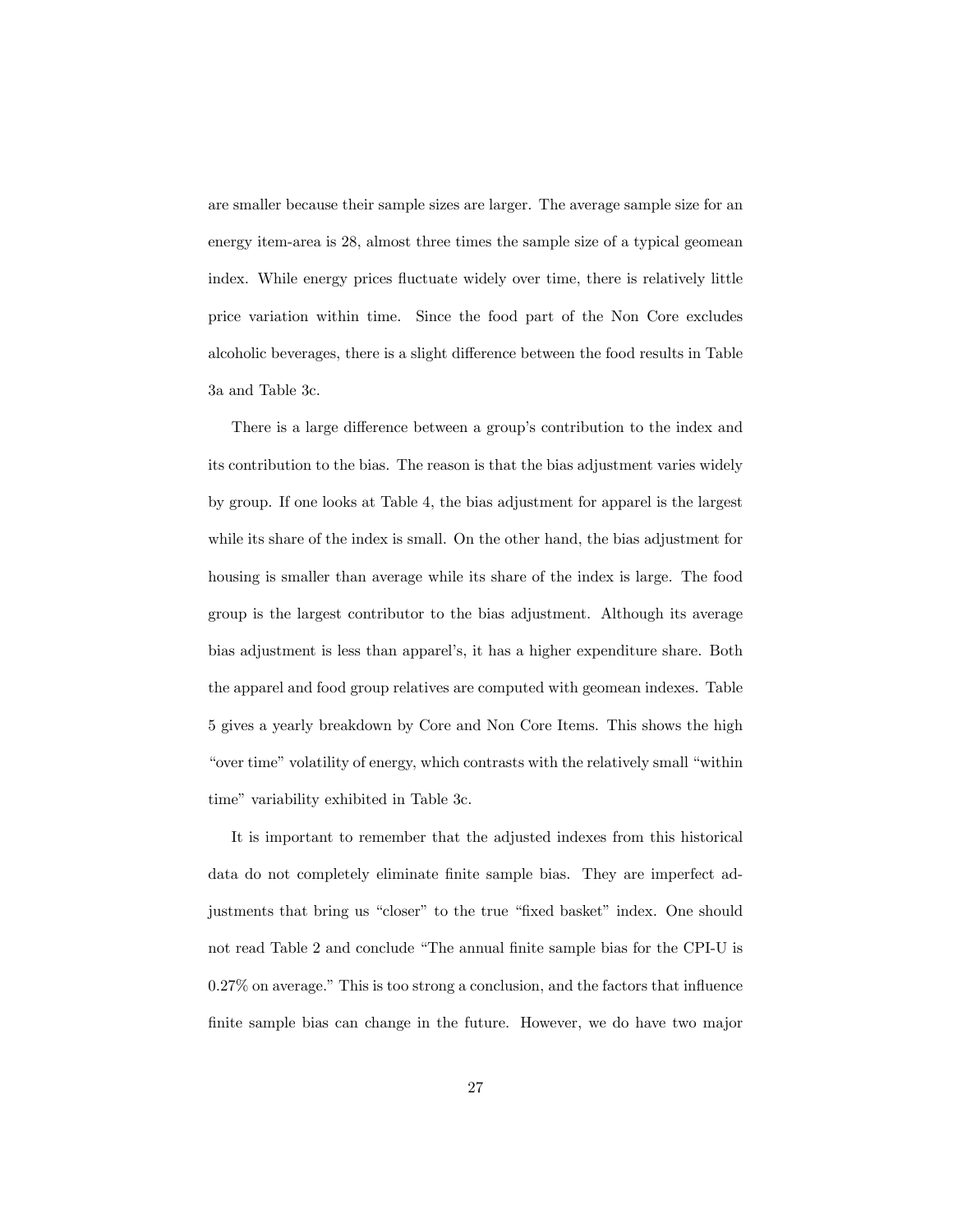results. First, the currently published CPI-U is an upwardly biased estimate of the true "fixed basket" index. Second, if budget constraints do not allow BLS to increase item-area sample sizes adequately enough for the asymptotic properties to be realized, then the bias adjustments in this study represent a "second best" solution.

# 5 Conclusions

The currently published CPI-U is an upwardly biased estimate of a "fixed basket" price index. Therefore the difference between the CPI-U and a superlative index cannot be entirely attributed to commodity substitution bias, as previous studies have done. The CPI-U's finite sample bias can be reduced by using the same price quotes that are used to initially generate the index. Therefore unlike correcting for commodity substitution bias, no additional data is needed.

On a year to year basis, it is not possible to predict the reduction in the CPI-U if it is adjusted for finite sample bias, but in the five years of this study, the CPI-U is reduced by .27% on average. However, the bias adjustments are unpredictable, since they are based on the variance of prices within a cell, and these variances change unpredictably over time.

Analytical bias reduction is not the only method to adjust for finite sample bias but it requires less computation than bootstrapping, and it is less expensive than expanding sample sizes. However, if analytical bias reduction were implemented the final relatives that are used in the CPI-U would differ from those used in the CPI-C.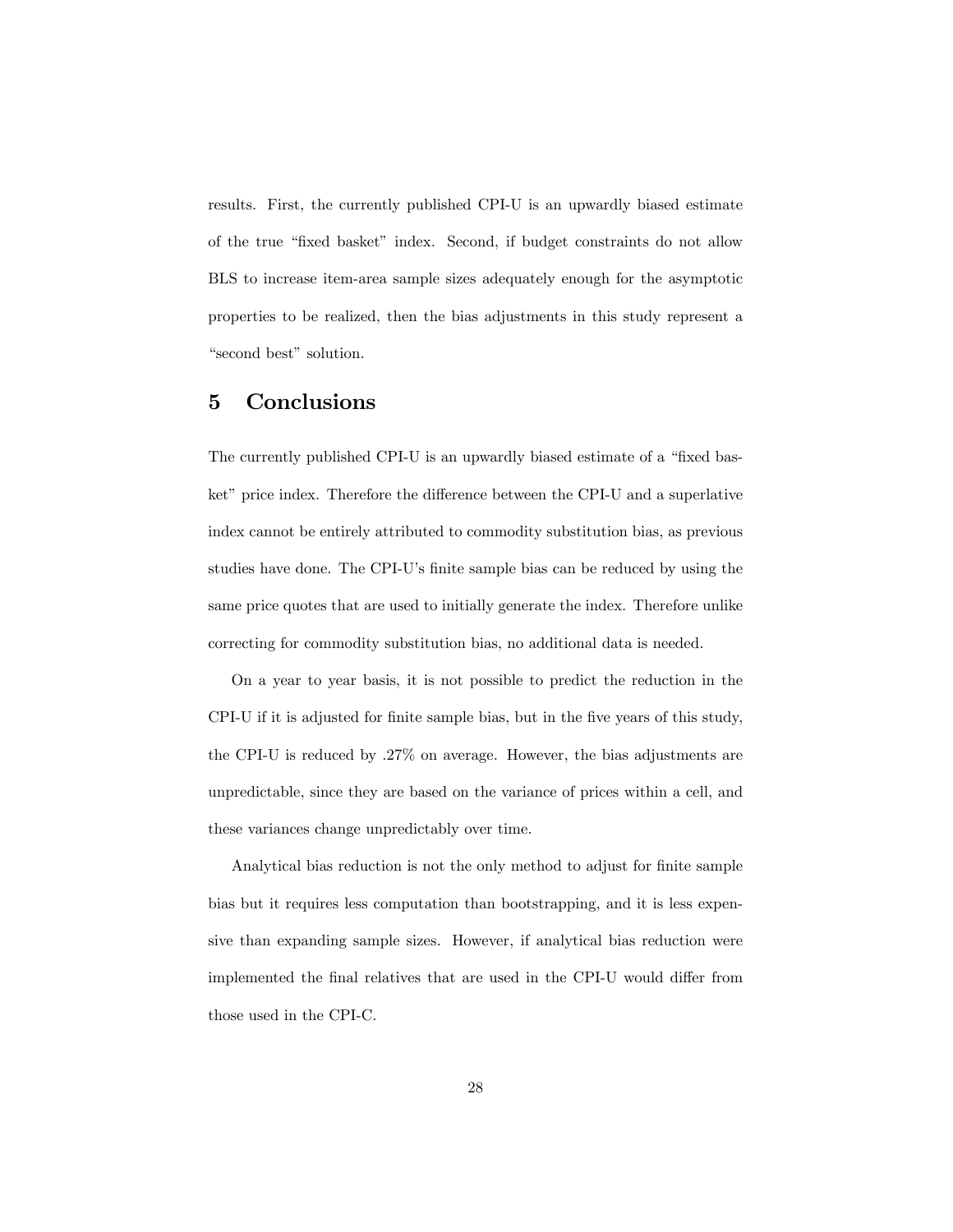# Appendix

# Proof of Proposition 1

Proof of Proposition 1: From (10) the following holds

$$
\widehat{R}_{Git} - \exp(\mu_{Git}) = \exp(\mu_{Git}) \left( \sum_{j=1}^{n_i} \ln(p_{ijt}/p_{ijt-1})/n_i - \mu_{Git} \right) -
$$
  
(1/2) 
$$
\exp(\mu_{Git}) \left( \sum_{j=1}^{n_i} \ln(p_{ijt}/p_{ijt-1})/n_i - \mu_{Git} \right)^2 = O_p(n_i^{-3/2}).
$$

Passing through the expectations operator, I get

$$
B_{Git} = E[\hat{R}_{Git} - \exp(\mu_{Git})] = (1/2) \exp(\mu_{Git}) \sigma_{Git}^2 / n_i + O_p(n_i^{-3/2}).
$$

I wish to show that

$$
\widehat{B}_{Git} - B_{Git} = O_p(n_i^{-3/2}),
$$

where  $\widehat{B}_{Git} = (1/2)\widehat{\sigma}_{Git}^2 \exp(\widehat{\mu}_{Git})$ , and thus showing that  $n_i^{3/2}(\widehat{B}_{Git} - B_{Git}) \stackrel{d}{\rightarrow}$  $N(0, \gamma_{Git}^2)$ . By the triangle inequality

$$
|\widehat{B}_{Git} - B_{Git}| \le |\widehat{B}_{Git} - (1/2) \exp(\mu_{Git}) \sigma_{Git}^2 / n_i| + |O(n_i^{-3/2})|.
$$

I need to only show that  $|\widehat{B}_{Git} - \exp(\mu_{Git})\sigma_{Git}^2/n_i|$  is  $O_p(n_i^{-3/2})$ .

$$
\hat{B}_{Git} - \exp(\mu_{Git})\sigma_{Git}^2/n_i =
$$
\n
$$
(1/2) \exp(\hat{\mu}_{Git})\hat{\sigma}_{Git}^2 - (1/2) \exp(\mu_{Git})\sigma_{Git}^2/n_i =
$$
\n
$$
\frac{1}{2n_i(n_i - 1)} \sum_{j=1}^{n_i} (\ln(p_{ijt}/p_{ijt-1}) - \hat{\mu}_{Git})^2 \exp(\hat{\mu}_{Git}) - (1/2) \exp(\mu_{Git})\sigma_{Git}^2/n_i =
$$
\n
$$
\frac{1}{2n_i} \left\{ \frac{\sum_{j=1}^{n_i} (\ln(p_{ijt}/p_{ijt-1}) - \hat{\mu}_{Git})^2}{n_i - 1} \exp(\hat{\mu}_{Git}) - \exp(\mu_{Git})\sigma_{Git}^2 \right\}
$$
\n
$$
= \frac{1}{2n_i} A(n_i).
$$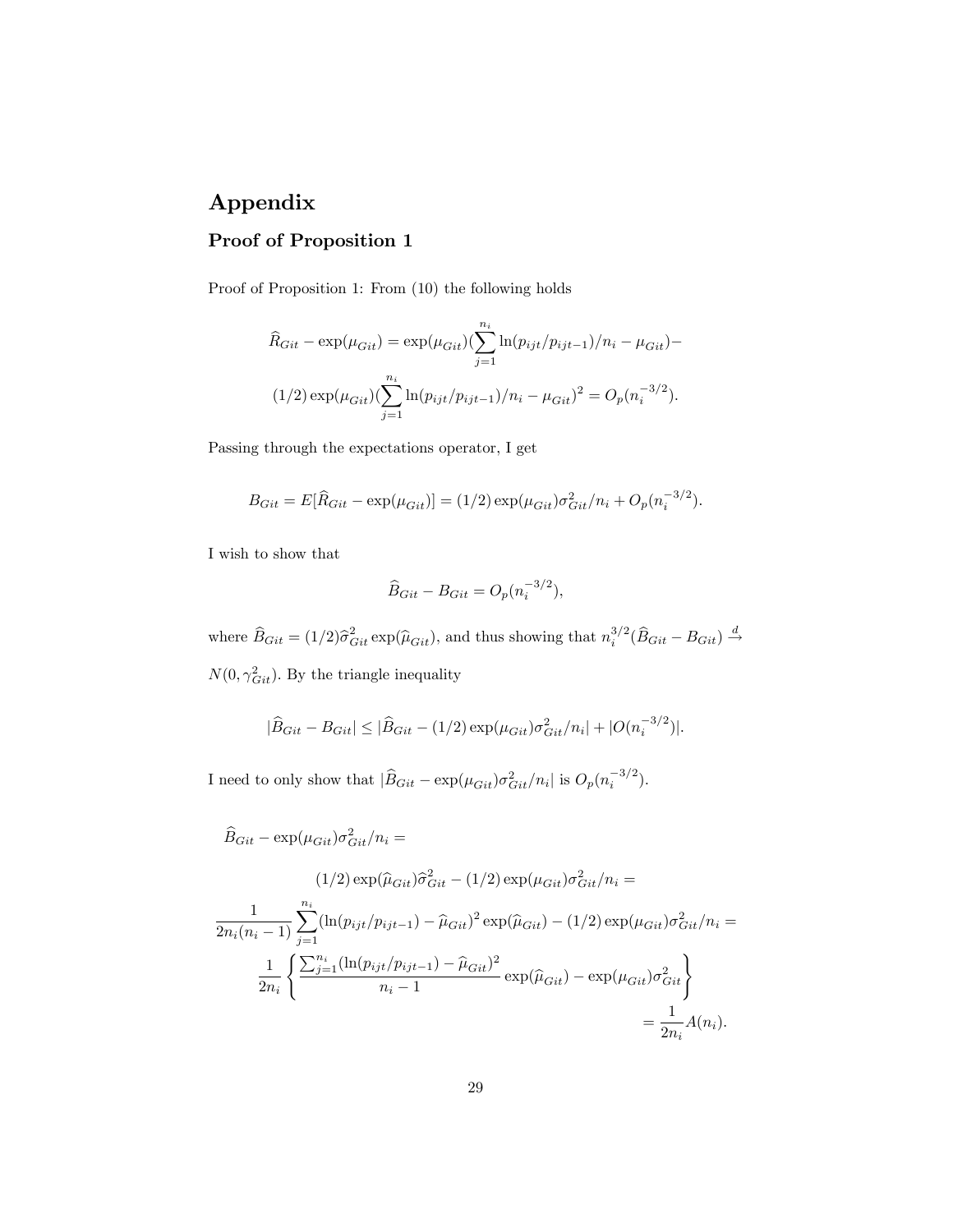I need to show that  $A(n_i) = O_p(n_i^{1/2})$ . I do this by taking a first order expansion of  $A(n_i)$  around  $\mu_{Git}$  and  $\sigma_{Git}^2$ .

$$
A(n_i) = \exp(\mu_{Git}) (\hat{\sigma}_{Git}^2 - \sigma_{Git}^2) + \sigma_{Git}^2 \exp(\mu_{Git}) (\hat{\mu}_{Git} - \mu_{Git}) + O_p(n^{-1}).
$$

 $E(A_n) = O(n^{-1})$ . Using the condition(i) that  $|E(\ln(p_{ijt}^4)| < \infty, .(\hat{\sigma}_{Git}^2 - \sigma_{Git}^2) =$  $O_p(n_i^{-1/2})$  and  $(\widehat{\mu}_{Git} - \mu_{Git}) = O_p(n_i^{-1/2})$ . This establishes that  $|A(n_i)| =$  $O_p(n_i^{1/2})$ . Since  $var(\hat{\sigma}_{Git}^2)$  and  $var(\hat{\mu}_{Git})$  are bounded then  $var(n^{3/2}(\hat{B}_{Git} - B_{Git}))$ is bounded and since  $p_{Git}$  is i.i.d., I can use the Levy-Lindberg Central Limit Theorem to conclude that there is a  $\gamma_{Git}^2$  such that

$$
n^{3/2}(\widehat{B}_{Git} - B_{Git}))) \stackrel{d}{\rightarrow} N(0, \gamma_{Git}^2).
$$

The proof of propositions 2 and 3 follow the same process.

#### Proof Proposition 4

From Diewert, Ehemann, and Reinsdorf (2000), it is shown that the index

$$
P_G = \prod_{i=1}^{n} (p_{it}/p_{it-1})^{w_i}
$$

has the additive decomposition

$$
P_G = \frac{\sum_{i=1}^n w_i p_{it} / m(p_{it}, P_G p_{it-1})}{\sum_{i=1}^n w_i p_{it-1} / m(p_{it}, P_G p_{it-1})}.
$$

I can then use this to additively decompose both  $\hat{I}_T^{-1/T}$  and  $\hat{I}_T^{-1/T}$  into the contribution of each month. Since

$$
\widehat{I}_T^{1/T} = \prod_{t=1}^T \left(\widehat{R}_t\right)^{1/T}
$$

and

$$
\widehat{\widehat{I}}_T^{1/T} = \prod_{t=1}^T \left(\widehat{\widehat{R}}_t\right)^{1/T},
$$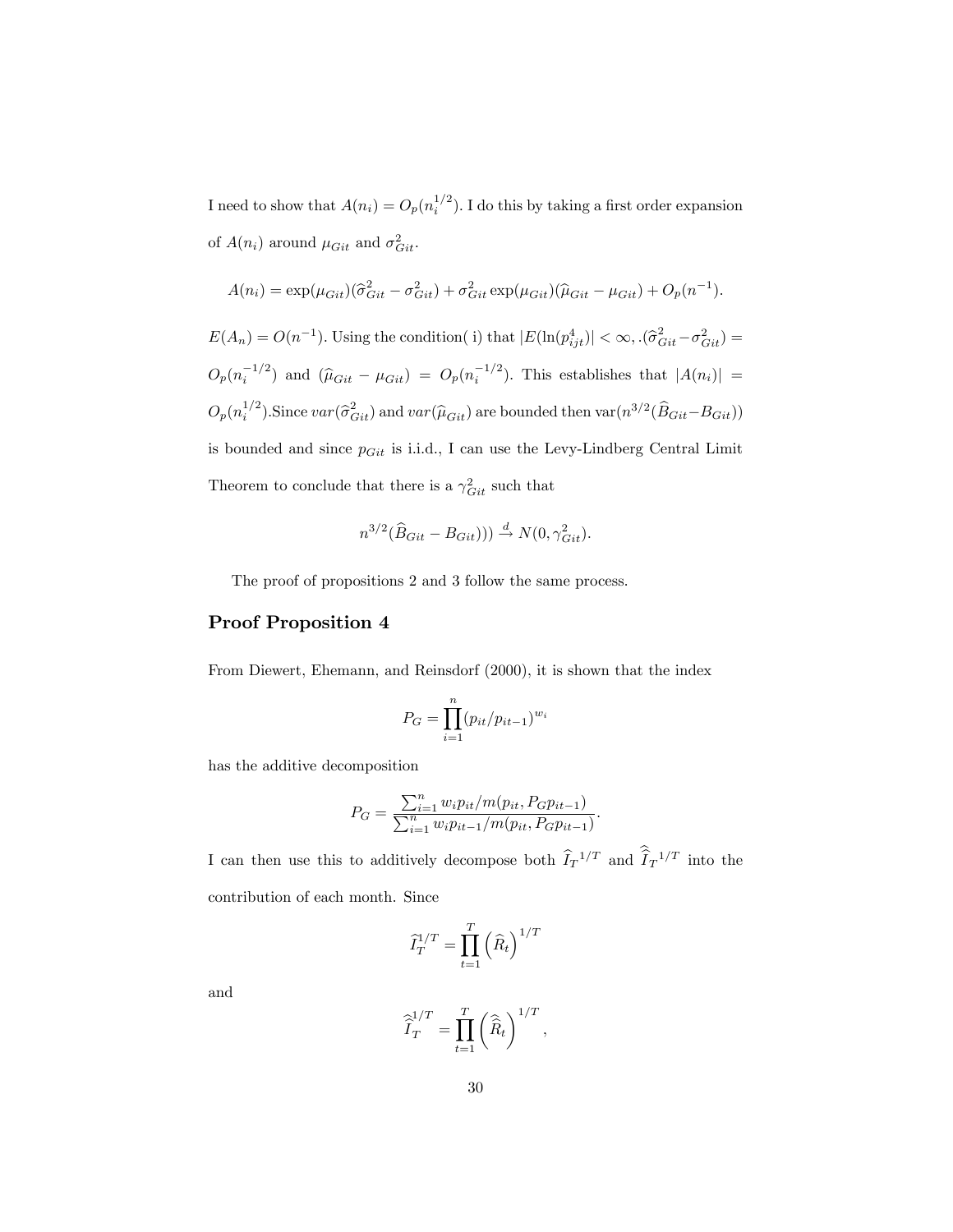I can additively decompose the months as

$$
\widehat{I}_T^{1/T} = \frac{\sum_{t=1}^T (1/T)\widehat{R}_t/m(\widehat{R}_t, \widehat{I}_T^{1/T})}{\sum_{i=1}^n (1/T)/m(\widehat{R}_t, \widehat{I}_T^{1/T})} = \frac{\sum_{t=1}^T \widehat{R}_t/m(\widehat{R}_t, \widehat{I}_T^{1/T})}{\sum_{i=1}^n 1/m(\widehat{R}_t, \widehat{I}_T^{1/T})}
$$

and

$$
\widehat{\hat{I}}_t^{1/T} = \frac{\sum_{t=1}^T (1/T)\widehat{\hat{R}}_t/m(\widehat{\hat{R}}_t, \widehat{I}_T^{1/T})}{\sum_{i=1}^n (1/T)/m(\widehat{\hat{R}}_t, \widehat{I}_T^{1/T})} = \frac{\sum_{t=1}^T \widehat{\hat{R}}_t/m(\widehat{R}_t, \widehat{I}_T^{1/T})}{\sum_{i=1}^n 1/m(\widehat{\hat{R}}_t, \widehat{I}_T^{1/T})}.
$$

The within month contribution of each item in the unadjusted and adjusted index is just  $\hat{w}_{it-1}R_{it}$  and  $\hat{w}_{it-1}R_{it}$ . Since  $B_{it} = R_{it} - R_{it}$ , I get the desired result.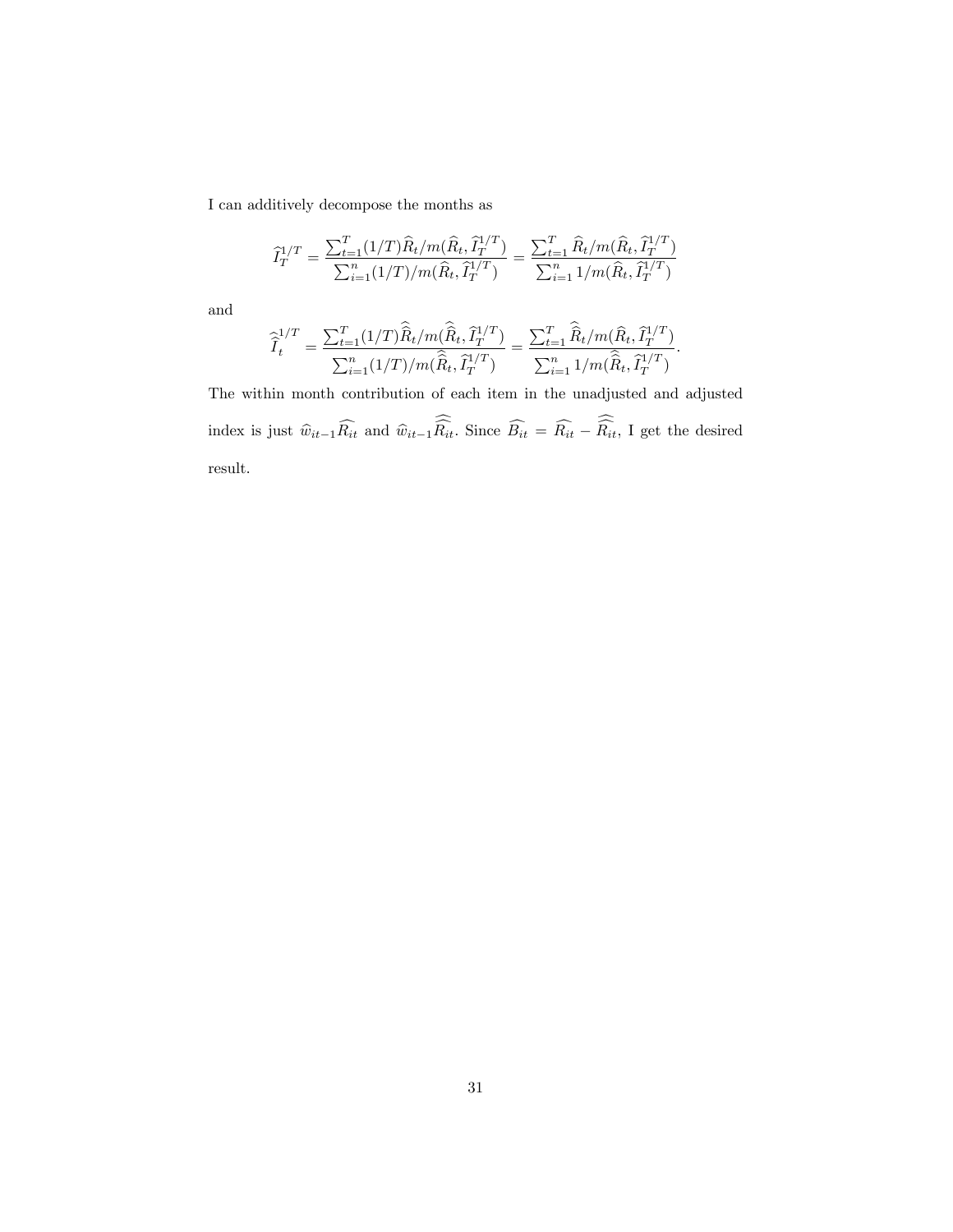#### **References**

Amemiya T., (1985), Advanced Econometrics, Harvard University Press, Cambridge, MA.

Biggeri L. and Giommi A. (1987), "On the Accuracy Precision of the CPI, Methods and Applications to Evaluate the Influence of Sampling Households," Proceedings of the46th Session of the ISI, Tokyo, IP-12.1, 137-154.

Boskin M.J., Dulberger E.R., Gordon R. J., Griliches Z.and Jorgesnen D. (1996). "Toward a More Accurate Measure of the Cost of Living: Final Report to the Senate Finance Committee for the Advisory Commission to Study the Consumer Price Index," US Senate Finance Committee.

Bradley, R (2001), "Finite Sample Effects in the Estimation of Substitution Bias in the Consumer Price Index," Journal of Official Statistics, Vol. 17, No. 3, 369-390.

Cochran W. G. (1963). Sampling Techniques, 2nd Edition, John Wiley and Sons, New York,.

Dorfman A., Leaver S., and Lent J. (1999). "A Note on Relations among Price Indices and Their Estimators," BLS Manuscript.

Greenlees J., (1998). "Random Errors and Superlative Indexes," BLS Manuscript.

Hahn J. and Hausman J., (2002) "A New Specification Test for the Validity of Instrumental Variables" Econometrica, Vol. 70, No. 1 163–189.

Hahn J. and Newey W., (2004), "Jacknife and Analytical Bias Reduction for Nonlinear Panel Models," Econometrica, Vol. 72, No. 4, 1295-1320.

Hall P., (1992), The Bootstrap and Edgeworth Expansions, Springer-Verlag, New York.

Hansen L., (1982) "Large Sample Properties of Generalized Method of Moments Estimators," Econometrica, 50(4) 1029-1054.

Kish L., Namboordi, N.K., and Pillai R.K. (1962) "The Ratio Bias in Surveys", Journal of the American Statistical Association, 57, 92-115.

Lebow D. and Rudd J. (2003) "Measurement Error in the Consumer Price Index: Where Do We Stand?" Journal of Economic Literature. Vol. 41, No. 1, 159 – 201.

McClelland R., and Reinsdorf, M. (1997). "Small Sample Bias in the Geometric Mean Seasoned CPI Component Indexes" BLS manuscript.

Reinsdorf, M. B., Diewert E. W. & Ehemann C. (2000) "Additive Decomposition for Fisher, Törnqvist and Geometric Mean Indexes" Discussion Paper No. 01-01, Department of Economics, University of British Columbia..

Rilstone P., Srivastava V. K.and Ullah A. (1996) "The second-order bias and mean squared error of nonlinear estimators." Journal of Econometrics, 75 , 369-395

Shapiro M. G. and Wilcox D. W. (1997). "Alternative strategies for Aggregating Prices in the CPI," Review, Federal Reserve Bank of St. Louis, 113-125.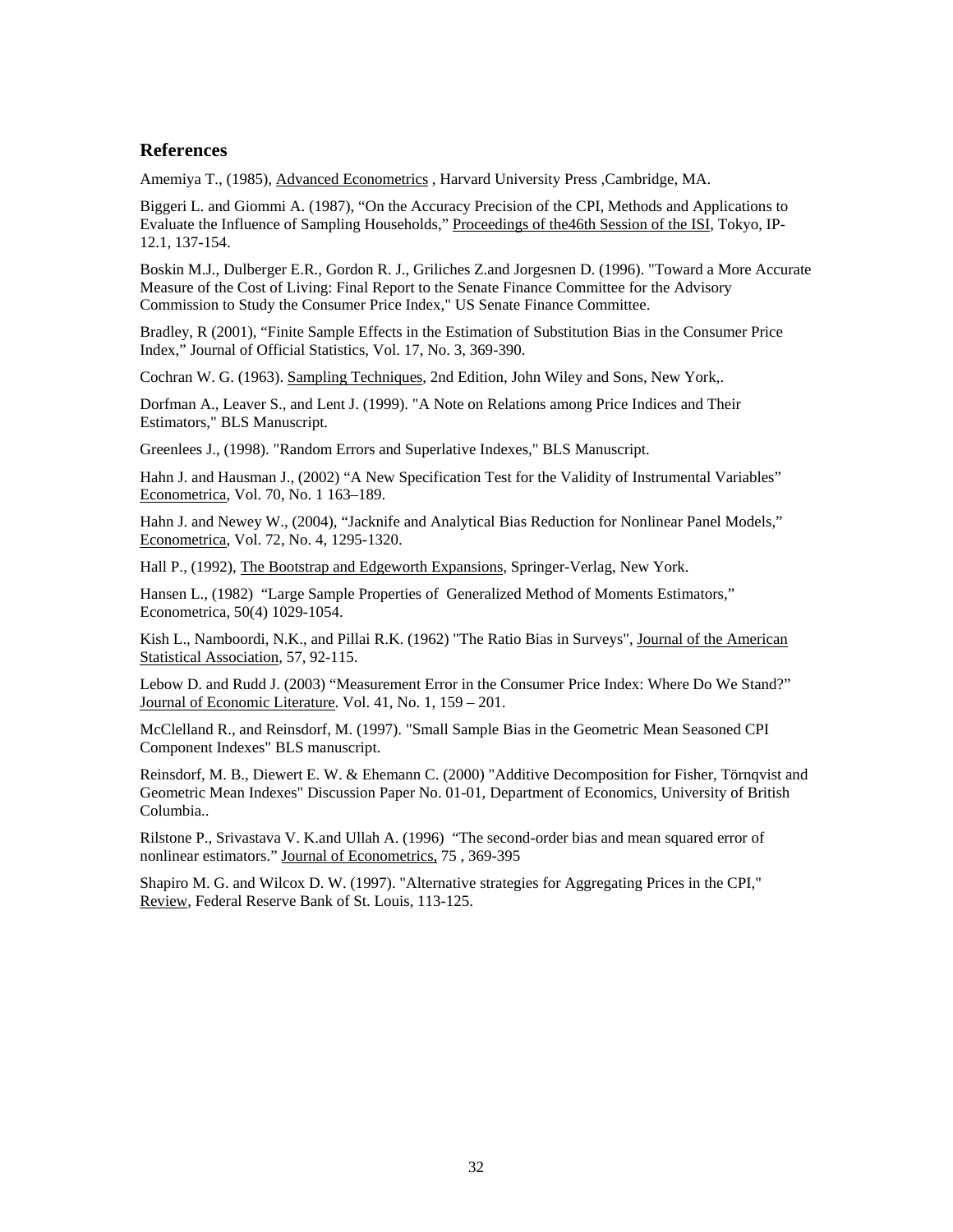### **Table 1a**

# **Simulation Results - Finite Sample Bias, the Adjustment and Bias for Adjusted Relative**

| <b>Relative Type</b><br>Index (Weight) | Sample<br><b>Size</b> | Average<br>Bias of<br>Initial<br>Relative | Average<br>Adjustment | Average Bias<br>of Adjusted<br>Relative |
|----------------------------------------|-----------------------|-------------------------------------------|-----------------------|-----------------------------------------|
| Geomeans (71%)                         | 10                    | 0.0300%                                   | 0.0250\%              | 0.0050%                                 |
| Laspeyres $(11%)$                      | 12                    | 0.0195%                                   | 0.0209%               | $-0.0014%$                              |
| Housing $(18%)$                        | 40                    | 0.0008%                                   | 0.0002%               | 0.0006%                                 |
| Alternative<br>Housing                 | 10                    | 0.2300\%                                  | 0.1730\%              | 0.0570%                                 |

# **Table 1b**

# **Simulated Difference between the Sample Standard Deviations and theTrue Standard Deviations**

|                      |                   | Standard          |                                                     |                   |
|----------------------|-------------------|-------------------|-----------------------------------------------------|-------------------|
|                      | Mean              | Deviation         | Minimium                                            | Maximum           |
| <b>Relative Type</b> | <b>Difference</b> | of                | <b>Difference</b>                                   | <b>Difference</b> |
|                      |                   | <b>Difference</b> |                                                     |                   |
|                      |                   |                   |                                                     |                   |
| Geomenans            |                   |                   | $-6.74E-05$ $0.0023601$ $-0.00494566$ $0.020122428$ |                   |
| Laspeyres            | 2.22E-06          |                   | 0.0011421 -0.00250337 0.008251568                   |                   |
| Housing              | $-8.06E-07$       | 0.000601          | $-0.00177075$ 0.003574577                           |                   |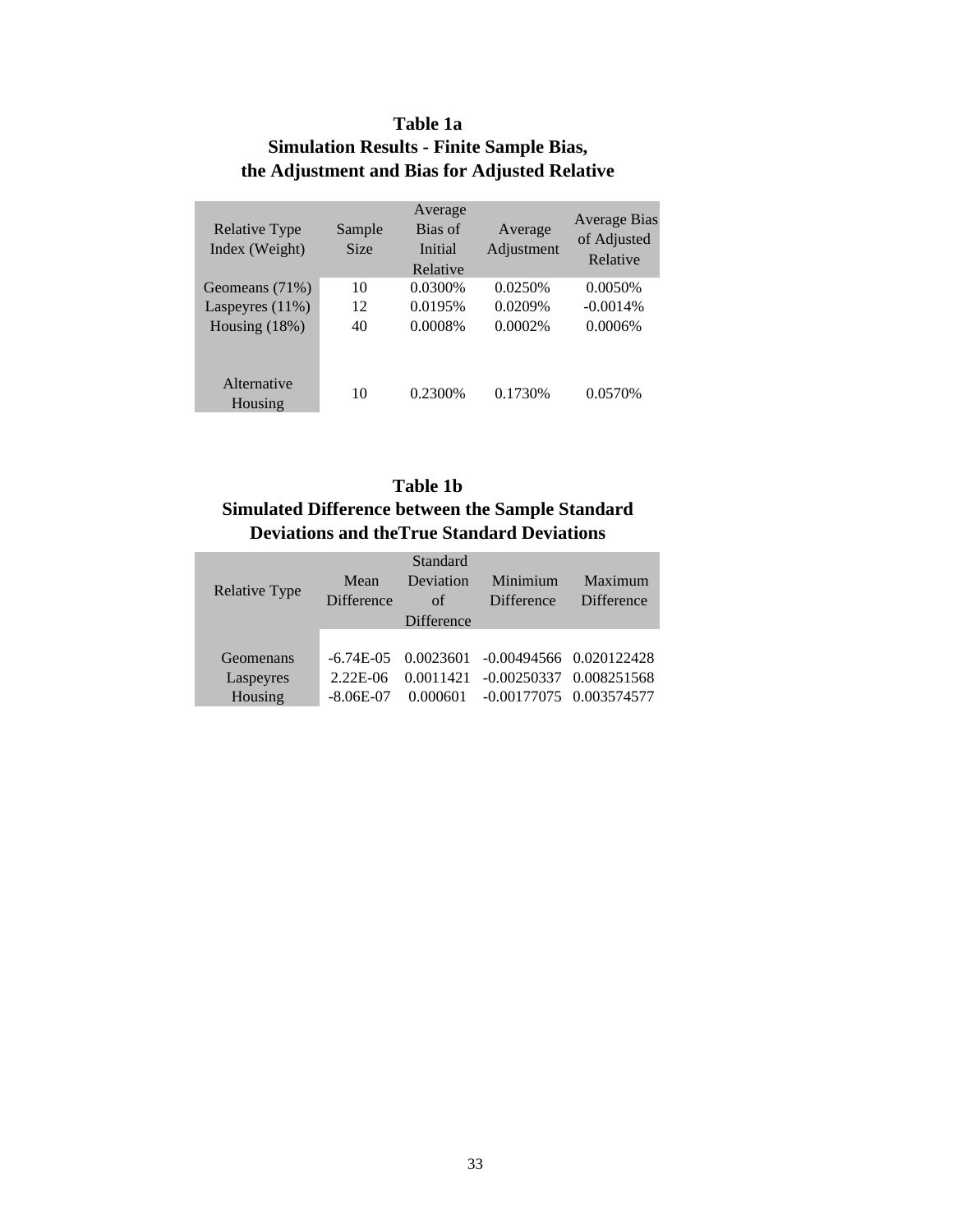# **Table 2 Summary Statistics for the CPI-U, the Bias Adjusted CPI-U, and the CPI-C**

|                         |              |                                         |        | .                        |                                            |                                               |                                            |                                                                  |
|-------------------------|--------------|-----------------------------------------|--------|--------------------------|--------------------------------------------|-----------------------------------------------|--------------------------------------------|------------------------------------------------------------------|
|                         |              |                                         |        |                          |                                            |                                               |                                            | Source of Difference between<br>CPI-U and CPI-C                  |
| Period from<br>Dec-Dec  | <b>CPI-U</b> | <b>Bias</b><br>Adjusted<br><b>CPI-U</b> | CPI-C  | $(CPI-U)$ -<br>$(CPI-C)$ | $(CPI-U)$ -<br>(Bias<br>Adjusted CPI-<br>U | (Bias<br>Adjusted<br>$CPI-U$<br>$-$ CPI $-$ C | % Difference<br>from Finite<br>Sample Bias | % Difference<br>from<br>Commodity<br>Substitution<br><b>Bias</b> |
| 1998-1999               | 2.663%       | 2.335%                                  | 2.139% | 0.524%                   | 0.329%                                     | 0.195%                                        | 62.7%                                      | 37.3%                                                            |
| 1999-2000               | 3.390%       | 3.090%                                  | 2.600% | 0.790%                   | 0.300%                                     | 0.490%                                        | 38.0%                                      | 62.0%                                                            |
| 2000-2001               | 1.548%       | 1.300%                                  | 1.267% | 0.280%                   | 0.248%                                     | 0.033%                                        | 88.3%                                      | 11.7%                                                            |
| 2001-2002               | 2.400\%      | 2.107%                                  | 2.021% | 0.379%                   | 0.294%                                     | 0.086%                                        | 77.4%                                      | 22.6%                                                            |
| 2002-2003               | 1.870%       | 1.585%                                  | 1.509% | 0.360%                   | 0.285%                                     | 0.075%                                        | 79.0%                                      | 21.0%                                                            |
| Entire 5 year<br>Period | 12.433%      | 10.851%                                 | 9.902% | 2.531%                   | 1.582%                                     | 0.949%                                        | 62.504%                                    | 37.496%                                                          |
|                         |              |                                         |        |                          |                                            |                                               |                                            |                                                                  |

# **Correlations wirh the Bias Adjustments**

| Factor                     | Geomean<br>Relative | Factor         | Laspeyres<br>Relative | Factor         | Housing<br>Relative |
|----------------------------|---------------------|----------------|-----------------------|----------------|---------------------|
| $Var(lnP_{t} - lnP_{t-1})$ | 92.6%               | $Var(p_t)$     | 2.1%                  | $Var(p_t)$     | $-3.0\%$            |
| n                          | $-4.7\%$            | $Var(p_{t-1})$ | 3.8%                  | $Var(p_{t-6})$ | $0.0\%$             |
|                            |                     | n              | $-2.3%$               | n              | $-1.9\%$            |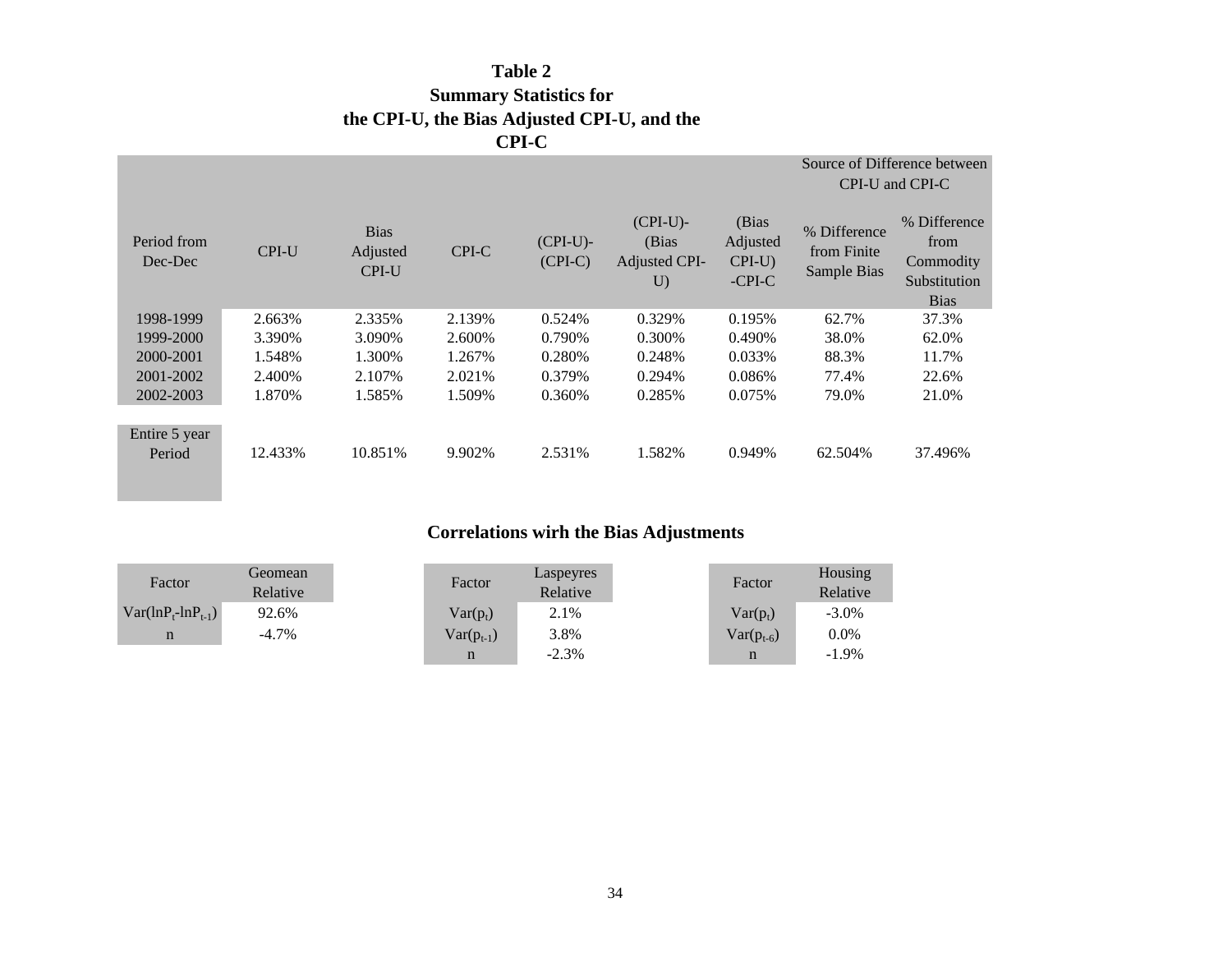# **Table 3a Contributions to Index Growth and Bias Adjustment**

| Group Name Contribution | Group<br><b>CPI-U</b> | Group<br>Contribution<br>Adjusted<br><b>CPI-U</b> | Group<br>Contribution<br>to Bias<br>Adjustment |
|-------------------------|-----------------------|---------------------------------------------------|------------------------------------------------|
| Apparel                 | 4.5%                  | 4.5%                                              | 25.6%                                          |
| Education               | 5.5%                  | 5.5%                                              | 3.1%                                           |
| Food                    | 16.0%                 | 16.0%                                             | 40.2%                                          |
| Housing                 | 40.4%                 | 40.4%                                             | 15.7%                                          |
| Medical                 | 5.8%                  | 5.8%                                              | 1.2%                                           |
| Recreation              | 6.0%                  | 6.0%                                              | 6.2%                                           |
| Transportation          | 17.3%                 | 17.3%                                             | 4.4%                                           |
| Other                   | 4.6%                  | 4.6%                                              | 3.5%                                           |

#### **Table 3b**

# **Method Type Contributions to Index Growth and Bias Adjustment**

|          | Type         | Type         | Type         |
|----------|--------------|--------------|--------------|
| Relative | Contribution | Contribution | Contribution |
| Type     | CPI-U        | Adjusted     | to Bias      |
|          |              | CPI-U        | Adjustment   |
| G        | 71.1%        | 71.1%        | 96.5%        |
| L        | 17.7%        | 17.7%        | 2.5%         |
| н        | 11.3%        | 11.3%        | 1.0%         |

#### **Table 3c**

# **Core Type Contributions to Index Growth and Bias Adjustment**

|          |                      | Type         | Type         |
|----------|----------------------|--------------|--------------|
| Relative | Type<br>Contribution | Contribution | Contribution |
| Type     |                      | Adjusted     | to Bias      |
|          | CPI-U                | CPI-U        | Adjustment   |
| Core     | 77.8%                | 77.6%        | 59.7%        |
| Energy   | 7.1%                 | 7.1%         | 0.8%         |
| Food*    | 15.3%                | 15.3%        | 39.8%        |

\* Excludes alcoholic beverages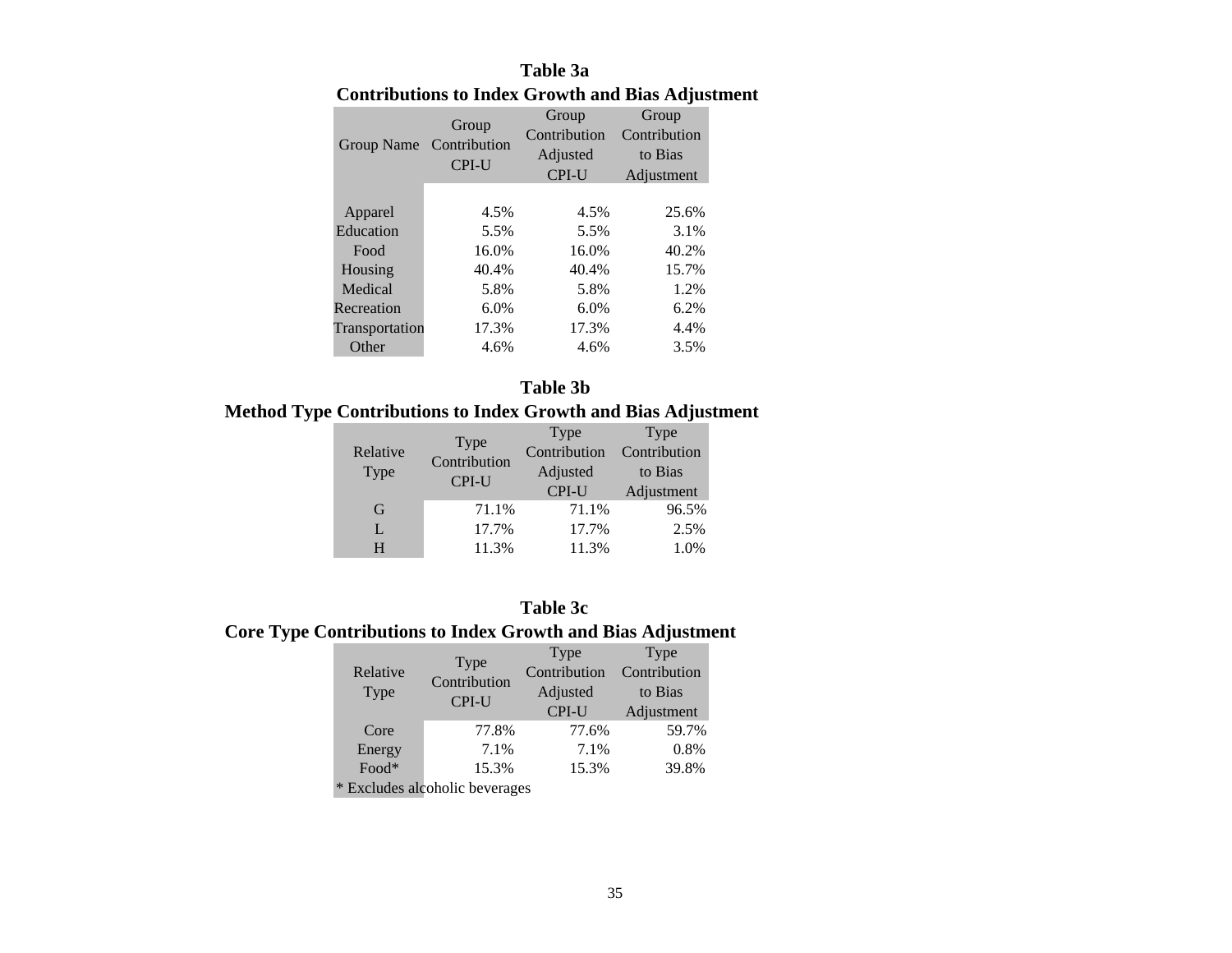# **Table 4 Annual Group Detail**

| 1999           |          |             |                   | 2002           |          |             |            |
|----------------|----------|-------------|-------------------|----------------|----------|-------------|------------|
|                | Annual   |             |                   |                | Annual   |             |            |
|                | Growth   | <b>Bias</b> |                   |                | Growth   | <b>Bias</b> |            |
| Group          | CPI-U    | Adjusted    | Difference        | Group          | CPI-U    | Adjusted    | Difference |
| Apparel        | $-0.47%$ | $-2.08%$    | 1.61%             | Apparel        | $-1.76%$ | $-3.57%$    | 1.80%      |
| Education      | 1.58%    | 1.03%       | 0.55%             | Education      | 2.13%    | 1.99%       | 0.14%      |
| Food           | 2.00%    | 1.24%       | 0.76%             | Food           | 1.51%    | 0.80%       | 0.72%      |
| Other          | 5.08%    | 4.83%       | 0.25%             | Other          | 3.30%    | 3.10%       | 0.20%      |
| Housing        | 2.17%    | 2.08%       | 0.09%             | Housing        | 2.35%    | 2.24%       | 0.11%      |
| Medical        | 3.66%    | 3.57%       | 0.10%             | Medical        | 5.04%    | 5.00%       | 0.05%      |
| Recreation     | 0.79%    | 0.34%       | 0.45%             | Recreation     | 1.11%    | 0.75%       | 0.35%      |
| Transportation | 5.39%    | 5.30%       | 0.09%             | Transportation | 3.82%    | 3.77%       | 0.05%      |
| 2000           |          |             |                   | 2003           |          |             |            |
|                | Annual   |             |                   |                | Annual   |             |            |
|                | Growth   | <b>Bias</b> |                   |                | Growth   | <b>Bias</b> |            |
| Group          | CPI-U    | Adjusted    | <b>Difference</b> | Group          | CPI-U    | Adjusted    | Difference |
| Apparel        | $-1.70%$ | $-3.23%$    | 1.53%             | Apparel        | $-2.05%$ | $-3.87%$    | 1.82%      |
| Education      | 1.32%    | 1.24%       | 0.08%             | Education      | 1.55%    | 1.47%       | 0.09%      |
| Food           | 2.73%    | 1.90%       | 0.83%             | Food           | 3.50%    | 2.76%       | 0.74%      |
| Other          | 4.17%    | 3.90%       | 0.27%             | Other          | 1.48%    | 1.31%       | 0.17%      |
| Housing        | 4.28%    | 4.19%       | 0.09%             | Housing        | 2.23%    | 2.10%       | 0.12%      |
| Medical        | 4.18%    | 4.14%       | 0.05%             | Medical        | 3.69%    | 3.62%       | 0.07%      |
| Recreation     | 1.67%    | 1.42%       | 0.25%             | Recreation     | 1.09%    | 0.87%       | 0.22%      |
| Transportation | 4.08%    | 3.99%       | 0.09%             | Transportation | 0.35%    | 0.28%       | 0.07%      |
| 2001           |          |             |                   |                |          |             |            |
|                | Annual   |             |                   |                |          |             |            |
|                | Growth   | <b>Bias</b> |                   |                |          |             |            |
| Group          | CPI-U    | Adjusted    | Difference        |                |          |             |            |
| Apparel        | $-3.26%$ | $-4.66%$    | 1.40%             |                |          |             |            |
| Education      | 3.20%    | 3.13%       | 0.06%             |                |          |             |            |
| Food           | 2.77%    | 2.08%       | 0.70%             |                |          |             |            |
| Other          | 4.52%    | 4.29%       | 0.23%             |                |          |             |            |
| Housing        | 2.91%    | 2.83%       | 0.08%             |                |          |             |            |

Housing 2.91% 2.83% 0.08%<br>Medical 4.73% 4.67% 0.05%

Recreation 1.57% 1.32% 0.25%<br>
ransportation -3.82% -3.88% 0.07%

Transportation -3.82% -3.88%

Medical